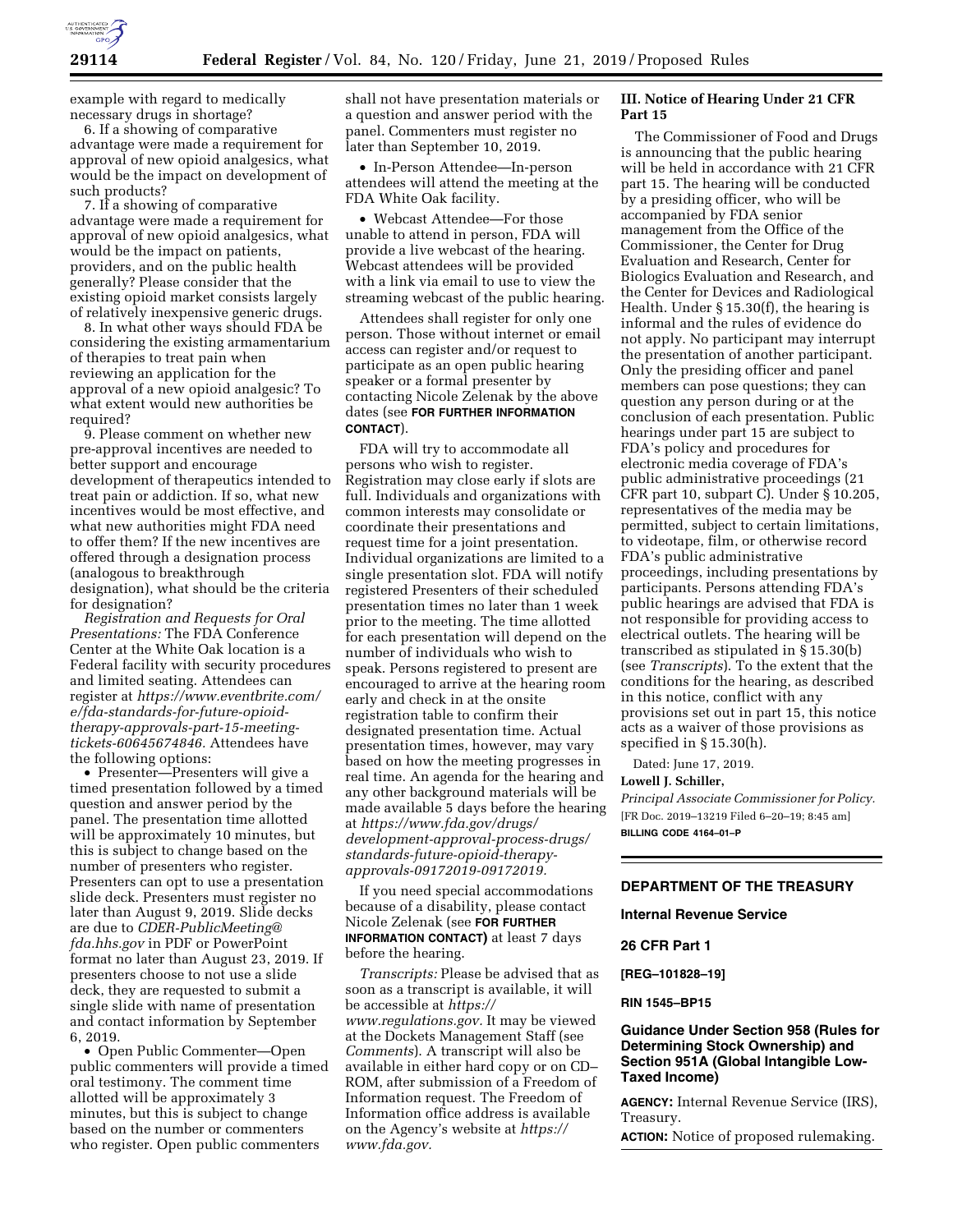**SUMMARY:** This document contains proposed regulations regarding the treatment of domestic partnerships for purposes of determining amounts included in the gross income of their partners with respect to foreign corporations. In addition, this document contains proposed regulations under the global intangible low-taxed income provisions regarding gross income that is subject to a high rate of foreign tax. The proposed regulations would affect United States persons that own stock of foreign corporations through domestic partnerships and United States shareholders of foreign corporations.

**DATES:** Written or electronic comments and requests for a public hearing must be received by September 19, 2019.

**ADDRESSES:** Send submissions to: Internal Revenue Service, CC:PA:LPD:PR (REG–101828–19), Room 5203, Post Office Box 7604, Ben Franklin Station, Washington, DC 20044. Submissions may be handdelivered Monday through Friday between the hours of 8 a.m. and 4 p.m. to CC:PA:LPD:PR (REG–101828–19), Courier's Desk, Internal Revenue Service, 1111 Constitution Avenue NW, Washington, DC 20024, or sent electronically, via the Federal eRulemaking Portal at *[www.regulations.gov](http://www.regulations.gov)* (indicate IRS and REG–101828–19).

### **FOR FURTHER INFORMATION CONTACT:**

Concerning the proposed regulations under §§ 1.951–1, 1.956–1, and 1.958–1, Joshua P. Roffenbender at (202) 317– 6934; concerning the proposed regulations under §§ 1.951A–0, 1.951A– 2, 1.951A–7, and 1.954–1, Jorge M. Oben at (202) 317–6934; concerning the proposed regulations under § 1.1502–51, Katherine H. Zhang at (202) 317–6848 or Kevin M. Jacobs at (202) 317–5332; concerning submissions of comments or requests for a public hearing, Regina Johnson at (202) 317–6901 (not toll free numbers).

### **SUPPLEMENTARY INFORMATION:**

# **Background**

# **I. Subpart F Before Enactment of Section 951A**

The Revenue Act of 1962 (the ''1962 Act''), Public Law 87–834, sec. 12, 76 Stat. at 1006, enacted subpart F of part III, subchapter N, chapter 1 of the 1954 Internal Revenue Code (''subpart F''), as amended. See sections 951 through 965 of the Internal Revenue Code (''Code'').1 Congress created the subpart F regime to limit the use of corporations organized in low-tax jurisdictions for the purposes

of obtaining indefinite deferral of U.S. tax on certain earnings—generally earnings that are passive or highly mobile—that would otherwise be subject to Federal income tax. H.R. Rep. No. 1447 at 57–58 (1962); S. Rep. No. 1881 at 78–80 (1962). Subpart F generally requires a United States shareholder (as defined in section 951(b)) (''U.S. shareholder'') to include in its gross income (''subpart F inclusion'') its pro rata share of subpart F income (as defined in section 952) earned by a controlled foreign corporation (''CFC'') (as defined in section 957(a)) and its pro rata share of earnings and profits (''E&P'') invested in certain United States property by the CFC. See section  $951(a)(1)(A)$  and  $(B)$ and section 956(a). For purposes of both section  $951(a)(1)(A)$  and  $(B)$ , the determination of a U.S. shareholder's pro rata share of any amount with respect to a CFC is determined by reference to the stock of the CFC that the shareholder owns (within the meaning of section 958(a)). See sections 951(a)(1) and (2) and 956(a).

Section 957(a) defines a CFC as any foreign corporation if U.S. shareholders own (within the meaning of section 958(a)), or are considered as owning by applying the ownership rules of section 958(b), more than 50 percent of the total combined voting power or value of stock of such corporation on any day during the taxable year of such foreign corporation. Section 951(b) defines a U.S. shareholder of a foreign corporation as a United States person (''U.S. person'') that owns (within the meaning of section 958(a)), or is considered as owning by applying the ownership rules of section 958(b), at least 10 percent of the total combined voting power or value of stock of the foreign corporation. Section 957(c) generally defines a U.S. person by reference to section 7701(a)(30), which defines a U.S. person as a citizen or resident of the United States, a domestic partnership, a domestic corporation, and certain estates and trusts.

Stock owned within the meaning of section 958(a) is stock owned directly and stock owned indirectly under section 958(a)(2). Section 958(a)(2) provides that stock owned, directly or indirectly, by or for a foreign corporation, foreign partnership, foreign trust, or foreign estate is considered to be owned proportionately by its shareholders, partners, or beneficiaries. Section  $958(a)(2)$  does not provide rules addressing stock owned by domestic entities, including domestic partnerships.

Section 958(b) provides in relevant part that the constructive ownership

rules of section 318(a) apply, with certain modifications, for purposes of determining whether any U.S. person is a U.S. shareholder or any foreign corporation is a CFC. These rules apply to treat a person as owning the stock owned, directly or indirectly, by another person, generally without regard to whether the person to or from which stock is attributed is domestic or foreign. In particular, section 318(a)(2)(A) provides in relevant part that stock owned, directly or indirectly, by or for a partnership is considered as owned proportionately by its partners, and section 318(a)(3)(A) provides that stock owned, directly or indirectly, by or for a partner is considered as owned by the partnership. Further, in determining stock treated as owned by partners of a partnership under section 318(a)(2)(A), section 958(b)(2) provides in relevant part that a partnership that owns, directly or indirectly, more than 50 percent of the voting power of a corporation is considered as owning all the stock entitled to vote. However, a U.S. person that is a U.S. shareholder of a CFC by reason of constructive ownership under section 958(b), but that does not own stock in the CFC within the meaning of section 958(a), does not have a subpart F inclusion with respect to the CFC.

### **II. Treatment of Domestic Partnerships as Entities or Aggregates of Their Partners, in General**

For purposes of applying a particular provision of the Code, a partnership may be treated as either an entity separate from its partners or as an aggregate of its partners. Under an aggregate approach, the partners of a partnership, and not the partnership, are treated as owning the partnership's assets and conducting the partnership's operations. Under an entity approach, the partnership is respected as separate and distinct from its partners, and therefore the partnership, and not the partners, is treated as owning the partnership's assets and conducting the partnership's operations. Based upon the authority of subchapter K and the policies underlying a particular provision of the Code, a partnership is treated as an aggregate of its partners or as an entity separate from its partners, depending on which characterization is more appropriate to carry out the scope and purpose of the Code provision. See H.R. Rep. No. 83–2543, at 59 (1954) (Conf. Rep.) (''Both the House provisions and the Senate amendment provide for the use of the 'entity' approach in the treatment of transactions between a partner and a partnership . . . . No inference is

<sup>1</sup>Except as otherwise stated, all section references in this preamble are to the Internal Revenue Code.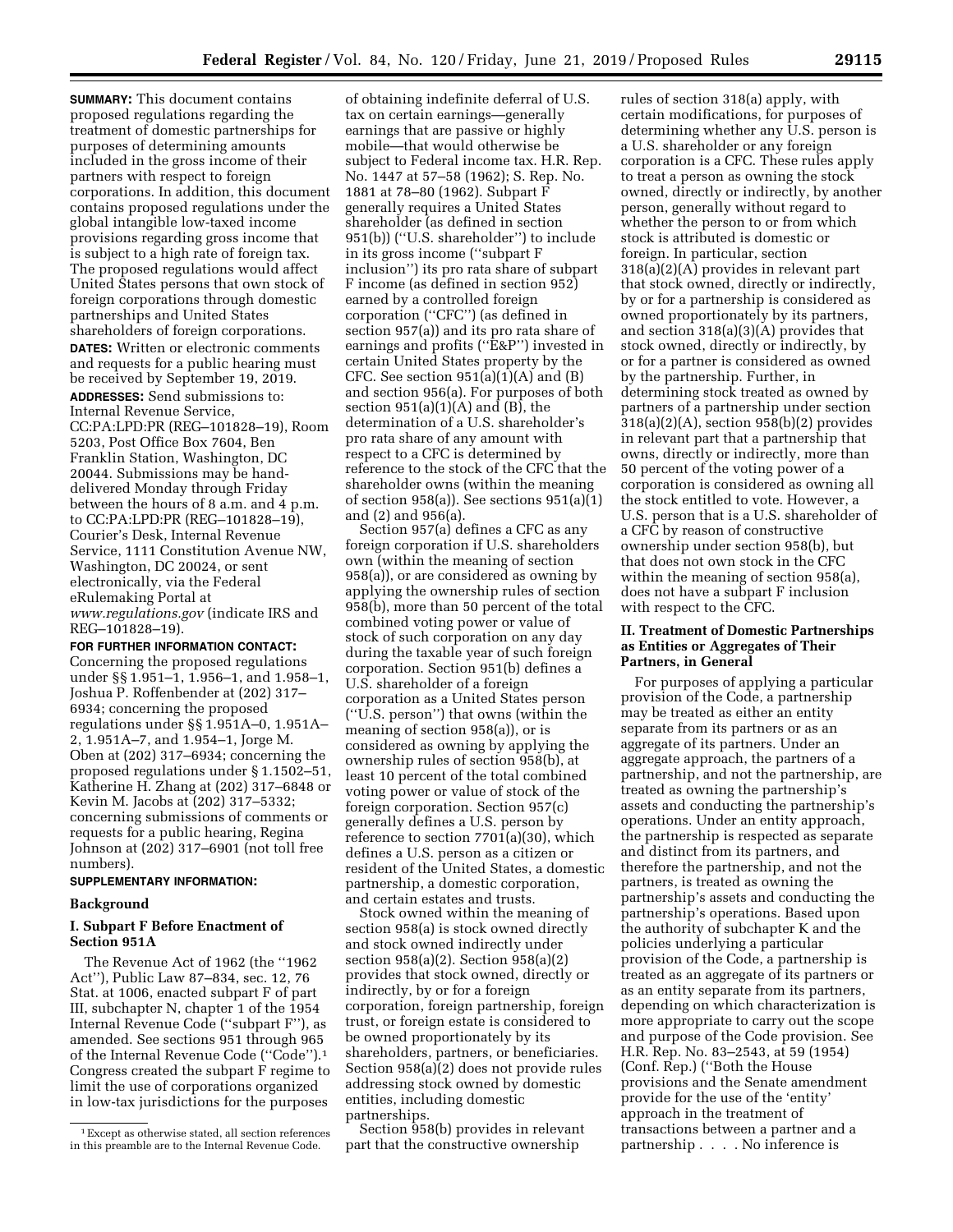intended, however, that a partnership is to be considered as a separate entity for the purpose of applying other provisions of the internal revenue laws if the concept of the partnership as a collection of individuals is more appropriate for such provisions.''). See also *Casel* v. *Commissioner,* 79 T.C. 424, 433 (1982) (''When the 1954 Code was adopted by Congress, the conference report . . . clearly stated that whether an aggregate or entity theory of partnerships should be applied to a particular Code section depends upon which theory is more appropriate to such section.''); *Holiday Village Shopping Center* v. *United States,* 5 Cl. Ct. 566, 570 (1984), *aff'd* 773 F.2d 276 (Fed. Cir. 1985) (''[T]he proper inquiry is not whether a partnership is an entity or an aggregate for purposes of applying the internal revenue laws generally, but rather which is the more appropriate and more consistent with Congressional intent with respect to the operation of the particular provision of the Internal Revenue Code at issue.''); § 1.701– 2(e)(1) (''The Commissioner can treat a partnership as an aggregate of its partners in whole or in part as appropriate to carry out the purpose of any provision of the Internal Revenue Code . . . .'').

Consistent with this authority under subchapter K, the Treasury Department and the IRS have adopted an aggregate approach to partnerships to carry out the purpose of various provisions, including international provisions, of the Code. For example, regulations under section 871 treat domestic and foreign partnerships as aggregates of their partners in applying the 10 percent shareholder test of section 871(h)(3) to determine whether interest paid to a partnership would be considered portfolio interest under section 871(h)(2). See § 1.871–14(g)(3)(i). An aggregate approach to partnerships was also adopted in regulations issued under section 367(a) to address the transfer of property by a domestic or foreign partnership to a foreign corporation in an exchange described in section 367(a)(1). See § 1.367(a)–1T(c)(3)(i)(A). Similarly, the Treasury Department and the IRS adopted an aggregate approach to foreign partnerships for purposes of applying the regulations under section 367(b). See § 1.367(b)–2(k); see also §§ 1.367(e)–1(b)(2) (treating stock and securities of a distributing corporation owned by or for a partnership (domestic or foreign) as owned proportionately by its partners) and 1.861–9(e)(2) (requiring certain corporate partners to apportion interest expense, including the partner's distributive share of partnership interest

expense, by reference to the partner's assets).

# **III. Treatment of Domestic Partnerships as Entities or Aggregates for Purposes of Subpart F Before the Tax Cuts and Jobs Act**

Since the enactment of subpart F, domestic partnerships have generally been treated as entities, rather than as aggregates of their partners, for purposes of determining whether U.S. shareholders own more than 50 percent of the stock (by voting power or value) of a foreign corporation and thus whether a foreign corporation is a CFC. See § 1.701–2(f), *Example 3* (concluding that a foreign corporation wholly owned by a domestic partnership is a CFC for purposes of applying the look-through rules of section 904(d)(3)). In addition, domestic partnerships have generally been treated as entities for purposes of treating a domestic partnership as the U.S. shareholder that has the subpart F inclusion with respect to such foreign corporation. But cf. §§ 1.951–1(h) and 1.965–1(e) (treating certain domestic partnerships owned by CFCs as foreign partnerships for purposes of determining the U.S. shareholder that has the subpart F inclusion with respect to CFCs owned by such domestic partnerships). If a domestic partnership is treated as the U.S. shareholder with the subpart F inclusion, then each partner of the partnership has a distributive share of the partnership's subpart F inclusion, regardless of whether the partner itself is a U.S. shareholder. See section 702.

This entity treatment is consistent with the inclusion of a domestic partnership in the definition of a U.S. person in section 7701(a)(30), which term is used in the definition of U.S. shareholder by reference to section 957(c). It is also consistent with the legislative history to section 951, which describes domestic partnerships as being included within the definition of a U.S. person and, therefore, a U.S. shareholder. See, for example, S. Rep. No. 1881 at 80 n.1 (1962) (''U.S. shareholders are defined in the bill as 'U.S. persons' with 10-percent stockholding. U.S. persons, in general, are U.S. citizens and residents and domestic corporations, partnerships and estates or trusts.''). Furthermore, entity treatment is consistent with sections 958(b) and 318(a)(3)(A), which treat a partnership (including a domestic partnership) as owning the stock owned by its partners for purposes of determining whether the foreign corporation is owned more than 50 percent by U.S. shareholders.

In contrast to the historical treatment of domestic partnerships as entities for purposes of subpart F, foreign partnerships are generally treated as aggregates of their partners for purposes of determining stock ownership under section 958(a). See section 958(a)(2). Accordingly, whether a foreign corporation owned by a foreign partnership is a CFC is determined based on the proportionate amount of stock owned by domestic partners of the partnership and, if the foreign corporation is a CFC, partners that are U.S. shareholders have the subpart F inclusion with respect to the CFC.

#### **IV. Section 951A**

#### *A. In general*

The Tax Cuts and Jobs Act, Public Law 115–97 (the ''Act'') established a participation exemption system for the taxation of certain foreign income by allowing a domestic corporation a 100 percent dividends received deduction for the foreign-source portion of a dividend received from a specified 10 percent-owned foreign corporation. See section 14101(a) of the Act and section 245A. The Act's legislative history expresses concern that the new participation exemption could heighten the incentive to shift profits to low-tax foreign jurisdictions or tax havens absent base erosion protections. See S. Comm. on the Budget, Reconciliation Recommendations Pursuant to H. Con. Res. 71, S. Print No. 115–20, at 370 (2017) (''Senate Explanation''). For example, without appropriate limits, domestic corporations might be incentivized to shift income to lowtaxed foreign affiliates, and the income could potentially be distributed back to domestic corporate shareholders without the imposition of any U.S. tax. See id. To prevent base erosion, the Act retained the subpart F regime and enacted section 951A, which applies to taxable years of foreign corporations beginning after December 31, 2017, and to taxable years of U.S. shareholders in which or with which such taxable years of foreign corporations end.

Section 951A requires a U.S. shareholder of any CFC for any taxable year to include in gross income the shareholder's global intangible lowtaxed income (''GILTI inclusion'') for such taxable year in a manner similar to a subpart F inclusion for many purposes of the Code. See sections 951A(a) and (f)(1)(A); H.R. Rep. No. 115–466, at 641 (2017) (Conf. Rep.) (''[A] U.S. shareholder of any CFC must include in gross income for a taxable year its [GILTI] in a manner generally similar to inclusions of subpart F income.'').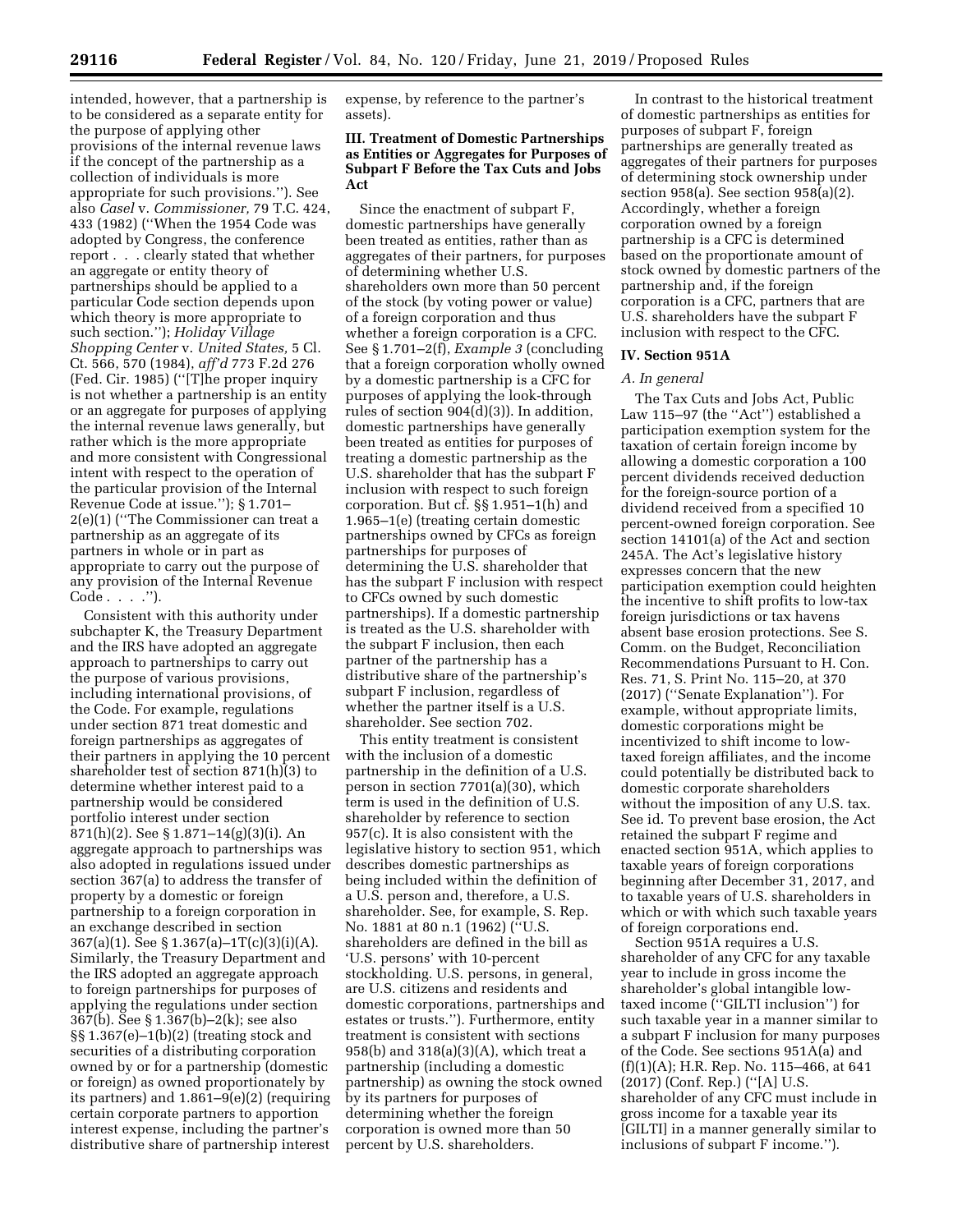Similar to a subpart F inclusion, the determination of a U.S. shareholder's GILTI inclusion begins with the calculation of relevant items—such as tested income, tested loss, and qualified business asset investment—of each CFC owned by the shareholder (''tested items''). See section 951A(c)(2) and (d) and §§ 1.951A–2 through –4. A U.S. shareholder then determines its pro rata share of each of these CFC-level tested items in a manner similar to a U.S. shareholder's pro rata share of subpart F income under section 951(a)(2). See section 951A(e)(1) and § 1.951A–1(d).

In contrast to a subpart F inclusion, however, a U.S. shareholder's pro rata shares of the tested items of a CFC are not amounts included in gross income, but rather are amounts taken into account by the U.S. shareholder in determining the amount of its GILTI inclusion for the taxable year. Section 951A(b) and § 1.951A–1(c). Thus, a U.S. shareholder does not compute a separate GILTI inclusion amount under section 951A(a) with respect to each CFC for a taxable year, but rather computes a single GILTI inclusion amount by reference to all of its CFCs.

Section 951A itself does not contain specific rules regarding the treatment of domestic partnerships and their partners for purposes of GILTI. However, proposed regulations under section 951A that were published in the **Federal Register** on October 10, 2018, (REG–104390–18, 83 FR 51072) (''GILTI proposed regulations'') reflect a hybrid approach that treats a domestic partnership that is a U.S. shareholder with respect to a CFC (''U.S. shareholder partnership'') as an entity with respect to some partners but as an aggregate of its partners with respect to others. Under the hybrid approach, with respect to partners that are not U.S. shareholders of a CFC owned by a domestic partnership, a U.S. shareholder partnership calculates a GILTI inclusion amount and its partners have a distributive share of such amount (if any). See proposed § 1.951A–5(b)(1). However, with respect to partners that are themselves U.S. shareholders of a CFC owned by a domestic partnership (''U.S. shareholder partners''), the partnership is treated in the same manner as a foreign partnership, with the result that the U.S. shareholder partners are treated as proportionately owning, within the meaning of section 958(a), stock owned by the domestic partnership for purposes of determining their own GILTI inclusion amounts. See proposed § 1.951A–5(c). In the preamble to the GILTI proposed regulations, the Treasury Department and the IRS rejected a pure entity approach to

section 951A, because treating a domestic partnership as the section 958(a) owner of stock in all cases would frustrate the GILTI framework by creating unintended planning opportunities for well advised taxpayers and traps for the unwary. However, the Treasury Department and the IRS also did not adopt a pure aggregate approach to domestic partnerships for GILTI because such an approach would be inconsistent with the existing treatment of domestic partnerships as entities for purposes of subpart F.

The Treasury Department and the IRS received many comments in response to the hybrid approach of the GILTI proposed regulations. The comments generally advised against adopting the hybrid approach due primarily to concerns with complexity and administrability arising from the treatment of a partnership as an entity with respect to some partners but as an aggregate with respect to other partners. The comments also generally advised against adopting a pure entity approach because such an approach would result in different treatment for similarly situated taxpayers depending on whether a U.S. shareholder owned stock of a foreign corporation through a domestic partnership or a foreign partnership, which is treated as an aggregate of its partners for purposes of determining CFC status and section 958(a) ownership. The majority of comments on this issue recommended at least some form of aggregate approach for domestic partnerships for purposes of the GILTI regime; some of these comments suggested that an aggregate approach is supported by analogy to other situations where regulations apply an aggregate approach to partnerships. See, for example, §§ 1.954–1(g)(1) and  $1.871 - 14(g)(3)(i)$ .

In response to these comments, the Treasury Department and the IRS are issuing final regulations under section 951A in the Rules and Regulations section of this issue of the **Federal Register** (''GILTI final regulations'') that treat stock owned by a domestic partnership as owned within the meaning of section 958(a) by its partners for purposes of determining a partner's GILTI inclusion amount under section 951A. The Treasury Department and the IRS concluded that applying an aggregate approach for purposes of determining a partner's GILTI inclusion amount under section 951A is necessary to ensure that, consistent with the purpose and operation of section 951A, a single GILTI inclusion amount is determined for each taxpayer based on its economic interests in all of its CFCs. The GILTI final regulations apply to

taxable years of foreign corporations beginning after December 31, 2017, and to taxable years of U.S. shareholders in which or with which such taxable years of foreign corporations end.

Some comments also recommended adopting an aggregate approach for purposes of section 951, especially if the GILTI final regulations adopt an aggregate approach. These comments generally asserted that there is insufficient policy justification for treating domestic partnerships differently than foreign partnerships for purposes of U.S. shareholder and CFC determinations because the choice of law under which a partnership is organized should be irrelevant. In this regard, these comments criticized entity treatment of domestic partnerships because it results in each partner including in income its distributive share of a domestic partnership's subpart F inclusion with respect to a CFC, even if that partner is not a U.S. shareholder itself and thus would not have had a subpart F inclusion with respect to such CFC if the domestic partnership were instead foreign.

#### *B. High-Tax Gross Tested Income*

Section 951A(c)(2)(A)(i) provides that the gross tested income of a CFC for a taxable year is all the gross income of the CFC for the year, determined without regard to certain items. See also § 1.951A–2(c)(1). In particular, section 951A(c)(2)(A)(i)(III) excludes from gross tested income any gross income excluded from foreign base company income (as defined in section 954) (''FBCI'') or insurance income (as defined in section 953) of a CFC by reason of the exception under section 954(b)(4) (the ''GILTI high tax exclusion'').

The GILTI proposed regulations clarified that the GILTI high tax exclusion applies only to income that is excluded from FBCI and insurance income solely by reason of an election made to exclude the income under the high tax exception of section 954(b)(4) and § 1.954–1(d)(5). See proposed § 1.951A–2(c)(1)(iii).

Numerous comments requested that the scope of the GILTI high tax exclusion be expanded in the final regulations. These comments asserted that the legislative history to section 951A indicates that Congress intended that income of a CFC should be taxed as GILTI only if it is subject to a low rate of foreign tax, regardless of whether the income is active or passive. Comments also suggested that the GILTI high tax exclusion does not require that income be excluded ''solely'' by reason of section 954(b)(4). The comments argued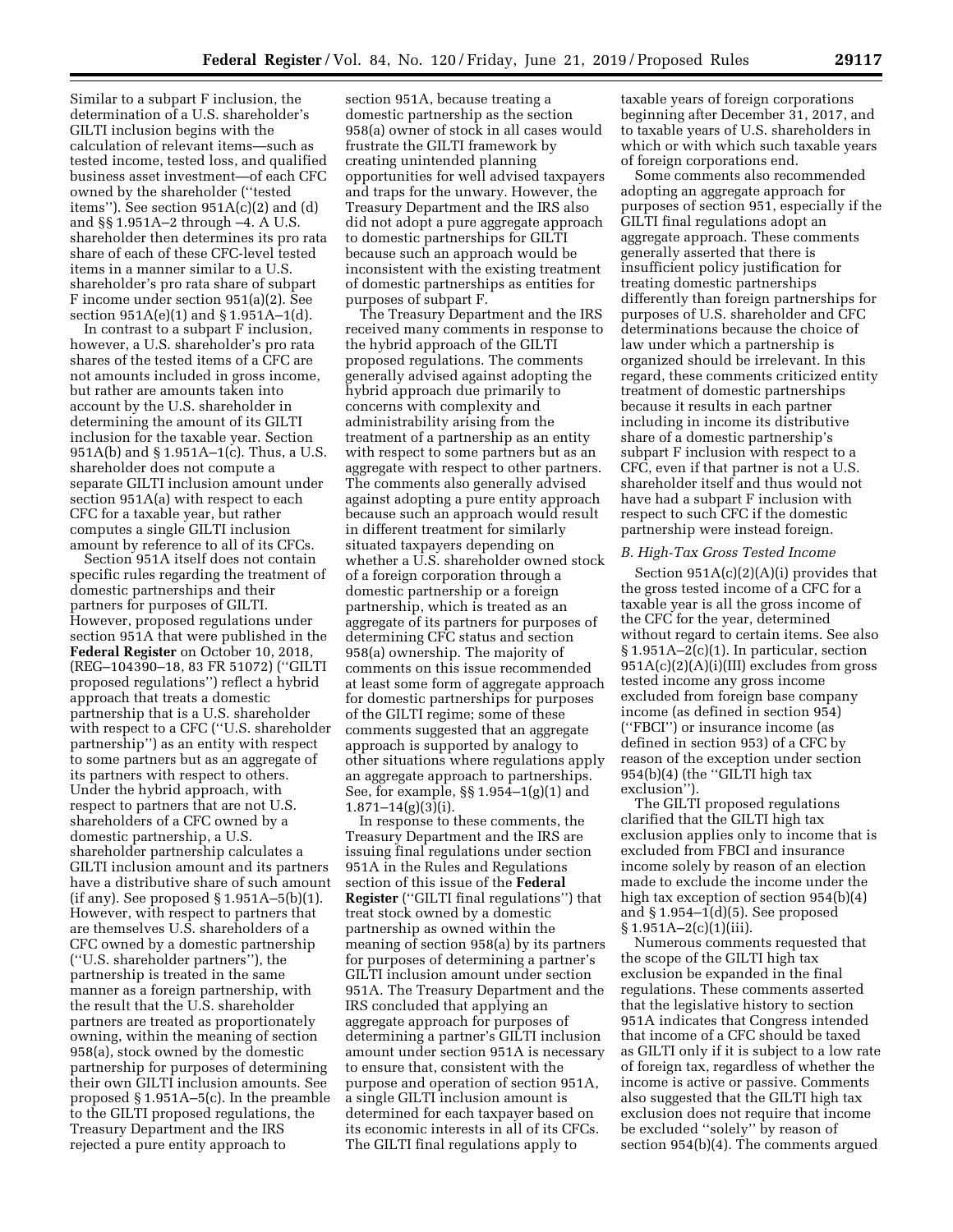that the GILTI high tax exclusion could be interpreted to exclude any item of income that would be FBCI or insurance income, but for another exception to FBCI (for instance, the active financing exception under section 954(h) and the active insurance exception under section 954(i)). Of the comments recommending an expansion of the GILTI high tax exclusion, some recommended that the GILTI high tax exclusion apply to income taxed at a rate above 13.125 percent, while others recommended that the GILTI high tax exclusion apply to income taxed at a rate above 90 percent of the maximum rate of tax specified in section 11, or 18.9 percent. The comments recommended that the GILTI high tax exclusion be applied either on a CFCby-CFC basis or an item-by-item basis.

Alternatively, comments recommended that the scope of the GILTI high tax exclusion be expanded under section 951A(f) by treating, on an elective basis, a GILTI inclusion as a subpart F inclusion that is potentially excludible from FBCI or insurance income under section 954(b)(4), or by modifying the GILTI high tax exclusion to exclude any item of income subject to a sufficiently high effective foreign tax rate such that it would be excludible under section 954(b)(4) if it were FBCI or insurance income. Other comments recommended the creation of a rebuttable presumption that all income of a CFC is subpart F income, regardless of whether such income is of a character included in FBCI or insurance income, and therefore, if the taxpayer chose not to rebut the presumption, the income would be excluded from gross tested income either because it is included in subpart F income (and thus excluded from gross tested income by reason of the subpart F exclusion under section  $951A(c)(2)(A)(i)(II))$  or because the income is excluded from subpart F income by reason of section 954(b)(4) (and thus excluded from gross tested income by reason of the GILTI high tax exclusion).

The GILTI final regulations adopt the GILTI high tax exclusion of the proposed regulations without change.

### **Explanation of Provisions**

#### **I. Partnerships**

# *A. Adoption of Aggregate Treatment for Purposes of Section 951*

After considering the alternatives, the Treasury Department and the IRS have concluded that, to be consistent with the treatment of domestic partnerships under section 951A, a domestic partnership should also generally be treated as an aggregate of its partners in

determining stock owned under section 958(a) for purposes of section 951. Therefore, the proposed regulations provide that, for purposes of sections 951 and 951A, and for purposes of any provision that applies by reference to sections 951 and 951A (for example, sections 959, 960, and 961), a domestic partnership is not treated as owning stock of a foreign corporation within the meaning of section 958(a). See proposed § 1.958–1(d)(1). Furthermore, the proposed regulations provide that, for purposes of determining the stock owned under section 958(a) by a partner of a domestic partnership, a domestic partnership is treated in the same manner as a foreign partnership. See id. This rule does not apply, however, for purposes of determining whether any U.S. person is a U.S. shareholder, whether a U.S. shareholder is a controlling domestic shareholder (as defined in  $\S 1.964-1(c)(5)$ , or whether a foreign corporation is a CFC. See proposed § 1.958–1(d)(2). Accordingly, under the proposed regulations, a domestic partnership that owns a foreign corporation is treated as an entity for purposes of determining whether the partnership and its partners are U.S. shareholders, whether the partnership is a controlling domestic shareholder, and whether the foreign corporation is a CFC, but the partnership is treated as an aggregate of its partners for purposes of determining whether, and to what extent, its partners have inclusions under sections 951 and 951A and for purposes of any other provision that applies by reference to sections 951 and 951A.

For purposes of subpart F, a foreign partnership is explicitly treated as an aggregate of its partners, and rules regarding this aggregate treatment are relatively well-developed and understood. Therefore, rather than developing a new standard for the treatment of a domestic partnership as an aggregate of its partners, the Treasury Department and the IRS have determined that it would be simpler and more administrable to adopt, by reference, the rules related to foreign partnerships for this limited purpose. The GILTI final regulations adopt the same approach for purposes of section 951A. See § 1.951A–1(e). As a result, under the proposed regulations, stock owned directly or indirectly by or for a domestic partnership will generally be treated as owned proportionately by its partners for purposes of sections 951(a) and 951A and any provision that applies by reference to sections 951 and 951A.

The Treasury Department and the IRS have determined that, as a result of the

enactment of the GILTI regime, it is no longer appropriate to treat domestic partnerships as entities that are separate from their owners for purposes of determining whether, and to what extent, a partner has an inclusion under section 951. Congress intended for the subpart F and GILTI regimes to work in tandem by providing that both regimes apply to U.S. shareholders of CFCs, that GILTI is included in a U.S. shareholder's gross income in a manner similar to a subpart F inclusion for many purposes of the Code, and that gross income taken into account in determining the subpart F income of a CFC is not taken into account in determining the tested income of such CFC (and, therefore, in determining the GILTI inclusion amount of a U.S. shareholder of such CFC). See section  $951A(c)(2)(i)(II)$  and  $951A(f)$ ; see also Senate Explanation at 373 (''Although GILTI inclusions do not constitute subpart F income, GILTI inclusions are generally treated similarly to subpart F inclusions.''). As a result, treating domestic partnerships inconsistently for subpart F and GILTI purposes would be inconsistent with legislative intent.

Furthermore, inconsistent approaches to the treatment of domestic partnerships for purposes of subpart F and GILTI would introduce substantial complexity and uncertainty, particularly with respect to foreign tax credits, previously taxed earnings and profits (''PTEP'') and related basis rules, or any other provision the application of which turns on the owner of stock under section 958(a) and, thus, the U.S. person that has the relevant inclusion. For example, if a domestic partnership were treated as an aggregate of its partners for purposes of GILTI but as an entity for purposes of subpart F, regulations would need to address separately the maintenance of PTEP accounts at the domestic partnership level for subpart F and the maintenance of PTEP accounts at the partner level for GILTI. Similarly, regulations would need to provide separate rules for basis adjustments under section 961 with respect to a domestic partnership and its CFCs depending on whether an amount was included under section 951 or section 951A. The increased complexity of regulations resulting from treating domestic partnerships differently for purposes of subpart F and GILTI would, in turn, increase the burden on taxpayers to comply with, and on the IRS to administer, such regulations. Conversely, aggregate treatment of domestic partnerships in determining section 958(a) stock ownership for purposes of determining a partner's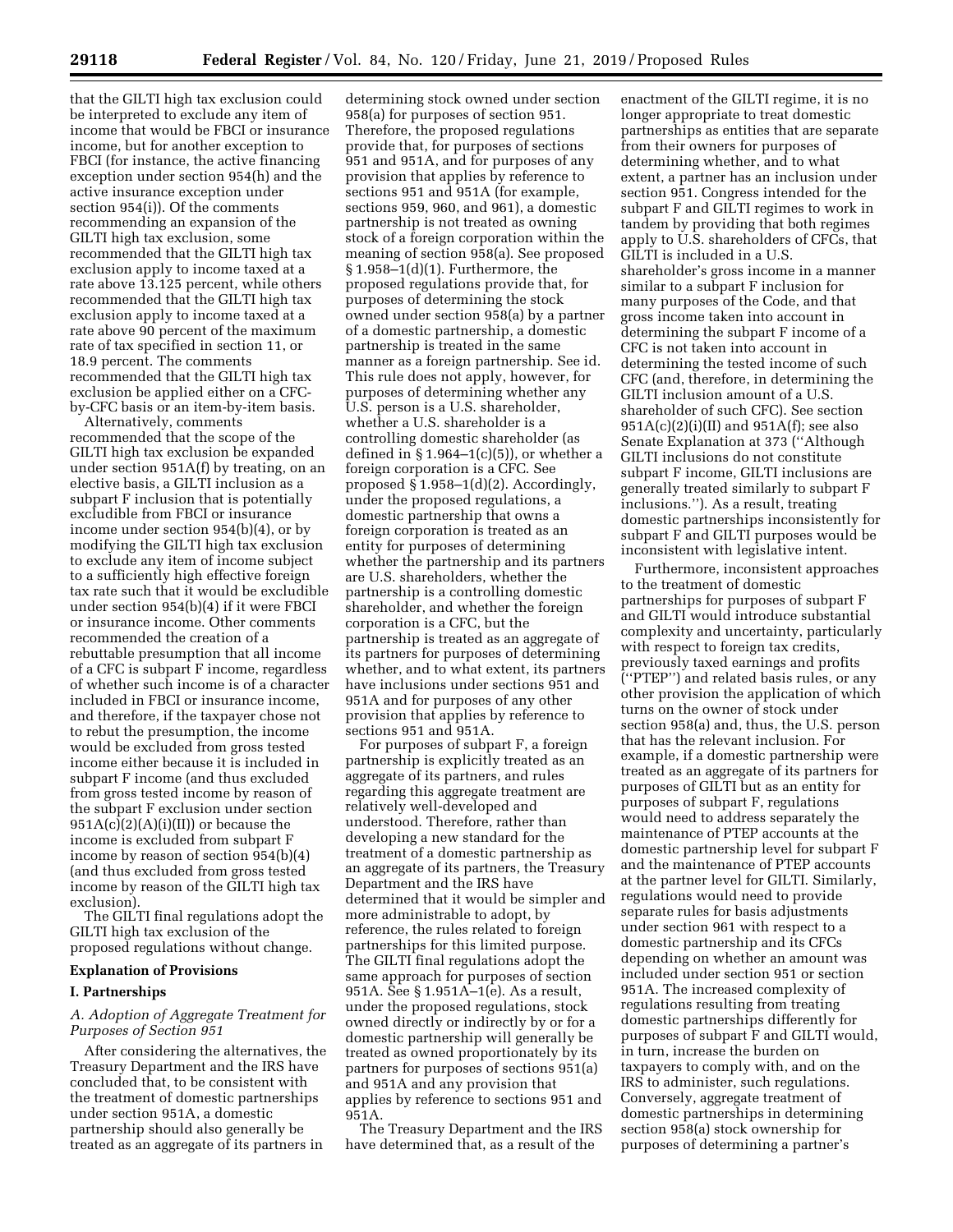inclusion under both the GILTI and subpart F regimes will result in substantial simplification, as compared to disparate treatment, and will harmonize the two regimes.

The Treasury Department and the IRS also considered extending aggregate treatment for all purposes of subpart F, including for purposes of determining whether a foreign corporation is a CFC under section 957(a). However, the Treasury Department and the IRS determined that an approach that treats a domestic partnership as an aggregate for purposes of determining CFC status is inconsistent with relevant statutory provisions. As discussed in part III of the Background section of this preamble, the Code clearly contemplates that a domestic partnership can be a U.S. shareholder under section 951(b), including by attribution from its partners. See sections 7701(a)(30), 957(c), 951(b), 958(b), 318(a)(2)(A), and  $318(a)(3)(A)$ . An approach that treats a domestic partnership as an aggregate for purposes of determining CFC status would not give effect to the statutory treatment of a domestic partnership as a U.S. shareholder.

By contrast, neither section 958(a) nor any other provision of the Code specifies whether and to what extent a domestic partnership should be treated as an entity or an aggregate for purposes of determining stock ownership under section 958(a) for purposes of sections 951 and 951A. According to the legislative history to the 1962 Act, section 958(a) is a ''limited rule of stock ownership for determining the amount taxable to a United States person,'' whereas section 958(b) is ''a broader set of constructive rules of ownership for determining whether the requisite ownership by United States persons exists so as to make a corporation a controlled foreign corporation or a United States person has the requisite ownership to be liable for tax under section 951(a).'' S. Rep. No. 1881 at 254 (1962). In light of the changes adopted in the Act (including the introduction of the GILTI regime), it is consistent with the intent of the Act to provide that domestic partnerships are treated in the same manner as foreign partnerships under section 958(a)(2) for purposes of sections 951(a) and 951A and any provision that applies by reference to sections 951 and 951A. As discussed in parts II and IV.A. of the Background section of this preamble, a domestic partnership may be treated as an aggregate of its partners or as an entity separate from its partners for purposes of a provision, depending on which characterization is more appropriate to carry out the purpose of the provision.

In this regard, the Treasury Department and the IRS have determined that treating a domestic partnership as an aggregate for purposes of sections 951 and 951A is appropriate because the partners of the partnership generally are the ultimate taxable owners of the CFC and thus their inclusions under sections 951 and 951A are properly computed at the partner level regardless of whether the partnership is foreign or domestic.

Based on the foregoing, the Treasury Department and the IRS have determined that a domestic partnership should be treated consistently as an aggregate of its partners in determining the ownership of stock within the meaning of section 958(a) for purposes of sections 951 and 951A, and any provision that applies by reference to section 951 or section 951A, except for purposes of determining whether a U.S. person is a U.S. shareholder, whether a U.S. shareholder is a controlling domestic shareholder (as defined in  $\S 1.964-1(c)(5)$ , and whether a foreign corporation is a CFC. See proposed § 1.958–1(d). This aggregate treatment does not apply for any other purposes of the Code, including for purposes of section 1248. However, the Treasury Department and the IRS request comments on other provisions in the Code that apply by reference to ownership within the meaning of section 958(a) for which aggregate treatment for domestic partnerships would be appropriate. The Treasury Department and the IRS also request comments on whether, and for which purposes, the aggregate treatment for domestic partnerships should be extended to the determination of the controlling domestic shareholders (as defined in  $\S 1.964-1(c)(5)$  of a CFC, such that some or all of the partners who are U.S. shareholders of the CFC, rather than the partnership, make any elections applicable to the CFC for purposes of sections 951 and 951A.

#### *B. Applicability Date and Comment Request With Respect to Transition*

The proposed regulations are proposed to apply to taxable years of foreign corporations beginning on or after the date of publication of the Treasury decision adopting these rules as final regulations in the **Federal Register** (the ''finalization date''), and to taxable years of a U.S. person in which or with which such taxable years of foreign corporations end. See proposed  $§ 1.958-1(\bar{d})(4)$ . With respect to taxable years of foreign corporations beginning before the finalization date, the proposed regulations provide that a domestic partnership may apply § 1.958–1(d), as included in the final

regulations, for taxable years of a foreign corporation beginning after December 31, 2017, and for taxable years of a domestic partnership in which or with which such taxable years of the foreign corporation end (the ''applicable years''), provided that the partnership, domestic partnerships that are related (within the meaning of section 267 or 707) to the partnership, and certain partners consistently apply § 1.958–1(d) with respect to all foreign corporations whose stock they own within the meaning of section 958(a) (generally determined without regard to § 1.958– 1(d)). See proposed § 1.958–1(d)(4). A domestic partnership may rely on proposed § 1.958–1(d) with respect to taxable years beginning after December 31, 2017, and beginning before the date that these regulations are published as final regulations in the **Federal Register**, provided that the partnership, domestic partnerships that are related (within the meaning of section 267 or 707) to the partnership, and certain partners consistently apply proposed § 1.958– 1(d) with respect to all foreign corporations whose stock they own within the meaning of section 958(a) (generally determined without regard to proposed § 1.958–1(d)). See id.

Once proposed § 1.958–1(d) applies as a final regulation, § 1.951A–1(e) and § 1.951–1(h) (providing an aggregate treatment of domestic partnerships, but only for purposes of section 951A and limited subpart F purposes, respectively) would be unnecessary because the scope of those regulations would effectively be subsumed by § 1.958–1(d). Therefore, the proposed regulations would revise the applicability dates of § 1.951A–1(e) and § 1.951–1(h), so that those provisions do not apply once the final regulations under section 958 apply.

Historically, domestic partnerships have been treated as owning stock within the meaning of section 958(a) for purposes of determining their subpart F inclusions, and thus PTEP accounts were maintained, and related basis adjustments were made, at the partnership level. Upon the finalization of the proposed regulations, domestic partnerships will cease to be treated as owning stock of foreign corporations under section 958(a) for purposes of determining a subpart F inclusion, and instead their partners will be treated as owning stock under section 958(a). The Treasury Department and the IRS request comments on appropriate rules for the transition to the aggregate approach to domestic partnerships described in the proposed regulations. Comments are specifically requested as to necessary adjustments to PTEP and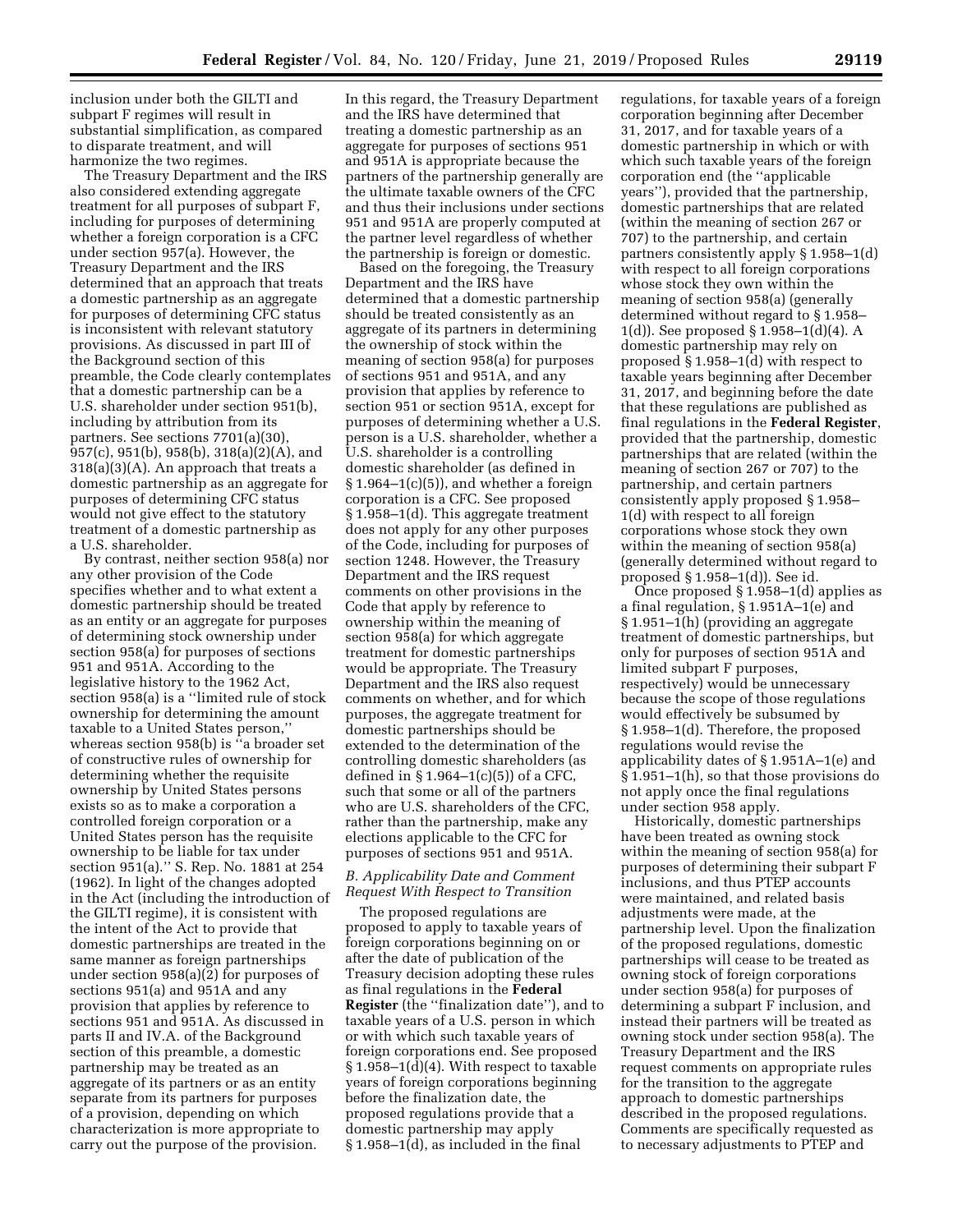related basis amounts and capital accounts after finalization. In addition, comments are requested as to whether aggregate treatment of domestic partnerships should be extended to other ''pass-through'' entities, such as certain trusts or estates.

Comments are also requested with respect to the application of the PFIC regime after finalization, and whether elections (including elections under sections 1295 and 1296) and income inclusions under the PFIC rules are more appropriately made at the level of the domestic partnership or at the level of the partners. Specifically, the Treasury Department and the IRS are considering the operation of the PFIC regime where U.S. persons are partners of a domestic partnership that owns stock of a foreign corporation that is a PFIC, some of those partners might themselves be U.S. shareholders of the foreign corporation, and the foreign corporation might not be treated as a PFIC with respect to such U.S. shareholders under section 1297(d) if the foreign corporation is also a CFC. Comments should consider how any recommended approach would interact with the determinations of a partner's basis in its interest and capital accounts determined and maintained in accordance with  $\S 1.704-1(b)(2)$ .

#### **II. GILTI High Tax Exclusion**

# *A. Expansion To Exclude Other High-Taxed Income*

In response to comments, the Treasury Department and the IRS have determined that the GILTI high tax exclusion should be expanded (on an elective basis) to include certain hightaxed income even if that income would not otherwise be FBCI or insurance income. In particular, the Treasury Department and the IRS have determined that taxpayers should be permitted to elect to apply the exception under section 954(b)(4) with respect to certain classes of income that are subject to high foreign taxes within the meaning of that provision. Before the Act, such an election would have had no effect with respect to items of income that were excluded from FBCI or insurance income for other reasons. Nevertheless, section 954(b)(4) is not explicitly restricted in its application to an item of income that first qualifies as FBCI or insurance income; rather, the provision applies to ''any item of income received by a controlled foreign corporation.'' Therefore, any item of gross income, including an item that would otherwise be gross tested income, could be excluded from FBCI or insurance income ''by reason of'' section 954(b)(4)

if the provision is one of the reasons for such exclusion, even if the exception under section 954(b)(4) is not the sole reason. Any item thus excluded from FBCI or insurance income by reason of section 954(b)(4) would then also be excluded from gross tested income under the GILTI high tax exclusion, as modified in these proposed regulations.

The legislative history evidences an intent to exclude high-taxed income from gross tested income. See Senate Explanation at 371 (''The Committee believes that certain items of income earned by CFCs should be excluded from the GILTI, either because they should be exempt from U.S. tax—as they are generally not the type of income that is the source of base erosion concerns—or are already taxed currently by the United States. Items of income excluded from GILTI because they are exempt from U.S. tax under the bill include foreign oil and gas extraction income (which is generally immobile) and income subject to high levels of foreign tax.''). The proposed regulations, which permit taxpayers to electively exclude a CFC's high-taxed income from gross tested income, are consistent, therefore, with this legislative history. Furthermore, an election to exclude a CFC's high-taxed income from gross tested income allows a U.S. shareholder to ensure that its high-taxed non-subpart F income is eligible for the same treatment as its high-taxed FBCI and insurance income, and thus eliminates an incentive for taxpayers to restructure their CFC operations in order to convert gross tested income into FBCI for the sole purpose of availing themselves of section 954(b)(4) and, thus, the GILTI high tax exclusion.

For the foregoing reasons, the proposed regulations provide that an election may be made for a CFC to exclude under section 954(b)(4), and thus to exclude from gross tested income, gross income subject to foreign income tax at an effective rate that is greater than 90 percent of the rate that would apply if the income were subject to the maximum rate of tax specified in section 11 (18.9 percent based on the current rate of 21 percent). See proposed  $§ 1.951A - 2(c)(6)(i)$ . The election is made by the CFC's controlling domestic shareholders with respect to the CFC for a CFC inclusion year by attaching a statement to an amended or filed return in accordance with forms, instructions, or administrative pronouncements. See proposed § 1.951 $\overline{A}$ –2(c)(6)(v)(A). If an election is made with respect to a CFC, the election applies to exclude from gross tested income all the CFC's items of income for the taxable year that meet the effective rate test in proposed

 $§ 1.951A - 2(c)(6)(iii)$  and is binding on all the U.S. shareholders of the CFC. See proposed  $\S 1.951A-2(c)(6)(v)(B)$ . The election is effective for a CFC for the CFC inclusion year for which it is made and all subsequent CFC inclusion years of the CFC unless revoked by the controlling domestic shareholders of the CFC. See proposed § 1.951A–  $2(c)(6)(v)(C)$ .

An election may generally be revoked by the controlling domestic shareholders of the CFC for any CFC inclusion year. See proposed § 1.951A– 2(c)(6)(v)(D)(*1*). However, upon revocation for a CFC inclusion year, a new election generally cannot be made for any CFC inclusion year of the CFC that begins within sixty months after the close of the CFC inclusion year for which the election was revoked, and that subsequent election cannot be revoked for a CFC inclusion year that begins within sixty months after the close of the CFC inclusion year for which the subsequent election was made. See proposed § 1.951A–  $2(c)(6)(v)(D)(2)(i)$ . An exception to this 60-month limitation may be permitted by the Commissioner with respect to a CFC if the CFC undergoes a change of control. See proposed § 1.951A–  $2(c)(6)(v)(D)(2)(ii)$ .

Finally, if a CFC is a member of a controlling domestic shareholder group, the election applies with respect to each member of the controlling domestic shareholder group. See proposed § 1.951A–2(c)(6)(v)(E)(*1*). A ''controlling domestic shareholder group'' is defined as two or more CFCs if more than 50 percent of the stock (by voting power) of each CFC is owned (within the meaning of section 958(a)) by the same controlling domestic shareholder (or persons related to such controlling domestic shareholder) or, if no single controlling domestic shareholder owns (within the meaning of section 958(a)) more than 50 percent of the stock (by voting power) of each corporation, more than 50 percent of the stock (by voting power) of each corporation is owned (within the meaning of section 958(a)) in the aggregate by the same controlling domestic shareholders and each controlling domestic shareholder owns (within the meaning of section 958(a)) the same percentage of stock in each CFC. See proposed § 1.951A– 2(c)(6)(v)(E)(*2*). Accordingly, an election made under proposed § 1.951A–  $2(c)(6)(v)$  applies with respect to each item of income of each CFC in a group of commonly controlled CFCs that meets the effective rate test in proposed  $§ 1.951A - 2(c)(6)(iii)$ . The Treasury Department and the IRS request comments on the manner and terms of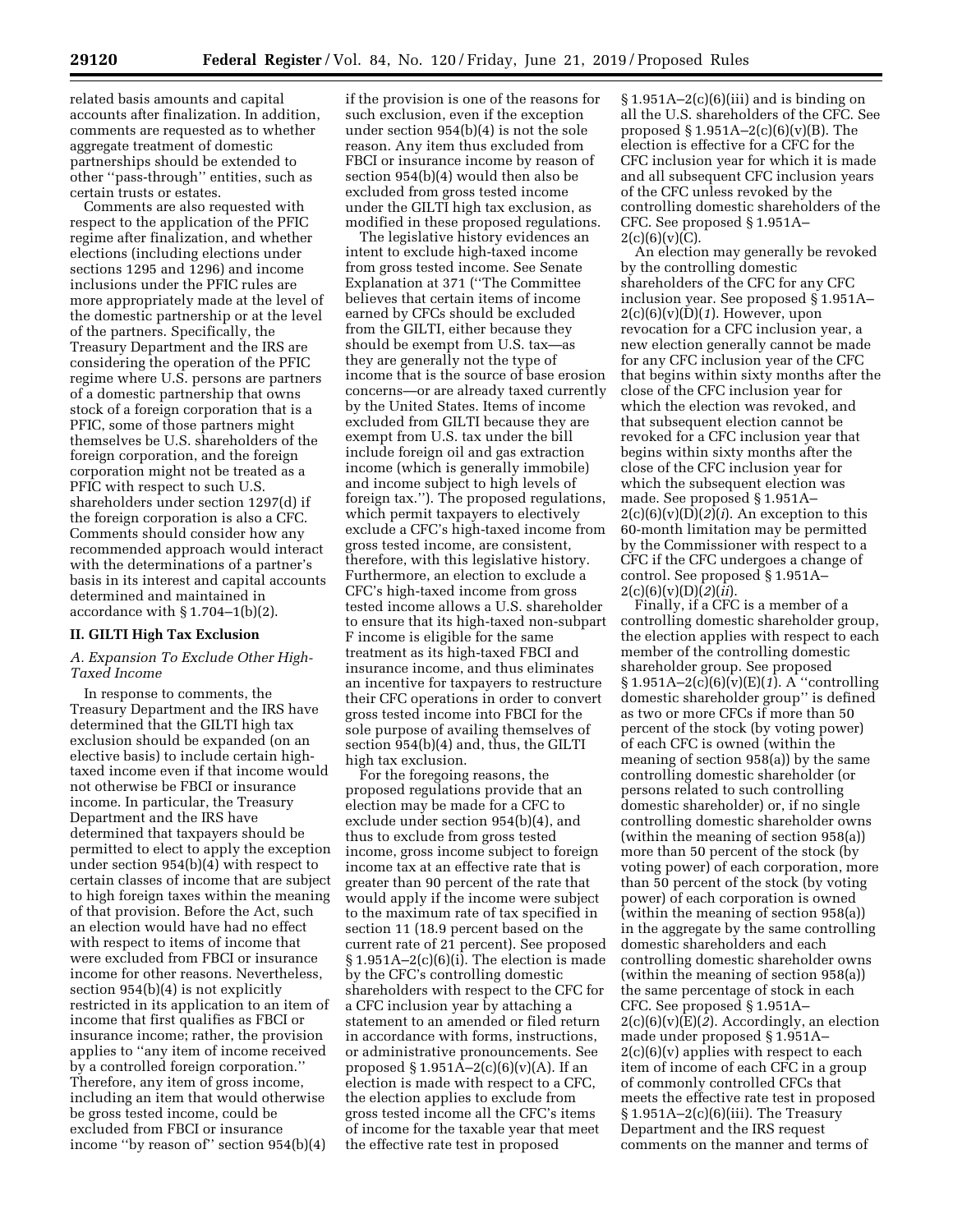the election for the exception from gross tested income, including whether the limitations with respect to revocations and the consistency requirements should be modified, such as by allowing the election to be made on an item-byitem or a CFC-by-CFC basis.

In general, the relevant items of income for purposes of the election under section 954(b)(4) pursuant to proposed  $\S 1.951A - 2(c)(6)$  are all items of gross tested income attributable to a qualified business unit (''QBU''). See proposed § 1.951A–2(c)(6)(ii)(A)(*1*). For example, a CFC that owns a disregarded entity that qualifies as a QBU may have one item of income with respect to the CFC itself (which is a per se QBU) and another item of income with respect to the disregarded entity. The proposed regulations provide that the gross income attributable to a QBU is determined by reference to the items of gross income reflected on the books and records of the QBU, determined under Federal income tax principles, except that income attributable to a QBU must be adjusted to account for certain disregarded payments. See proposed § 1.951A–2(c)(6)(ii)(A)(*2*). The proposed regulations provide an example to illustrate the application of this rule. See proposed § 1.951A–2(c)(6)(vi).

Comments are requested on whether additional rules are needed to properly account for other instances in which the income base upon which foreign tax is imposed does not match the items of income reflected on the books and records of the QBU determined under Federal income tax principles. For example, comments are requested on whether special rules are needed for associating taxes with income with respect to partnerships (including hybrid partnerships), disregarded entities, or reverse hybrid entities, and how to address circumstances in which QBUs are permitted to share losses or determine tax liability based on combined income for foreign tax purposes. Comments are also requested as to whether all of a CFC's QBUs located within a single foreign country or possession should be combined for purposes of performing the effective rate test in proposed  $\S 1.951A - 2(c)(6)(iii)$ and whether the definition of QBU should be modified for purposes of the GILTI high tax exclusion in respect of the requirement to have a trade or business, maintain books and records, or other rules relating to QBUs.

Under  $\S 1.954-1(d)(3)$ , the determination of taxes paid or accrued with respect to an item of income for purposes of the exception under section 954(b)(4) is determined for each U.S. shareholder based on the amount of

foreign income taxes that would be deemed paid under section 960 if the item of income were included by the U.S. shareholder under section 951(a)(1)(A). Calculating the effective tax rate for purposes of the election under section 954(b)(4) with respect to gross tested income by reference to section 960(d) would not be consistent with the aggregate nature of the computation under section 960(d). Furthermore, the Treasury Department and the IRS have determined that the Act's change to section 960(a) from a pooling based approach to an annual attribution of taxes to income requires revising § 1.954–1(d)(3). Therefore, the proposed regulations provide that for purposes of both the exception under section 954(b)(4) and the GILTI high tax exclusion, the effective rate of foreign tax imposed on an item of income is determined solely at the CFC level by allocating and apportioning the foreign income taxes paid or accrued by the CFC in the current year to the CFC's gross income in that year based on the rules described in the regulations under section 960 for determining foreign income taxes ''properly attributable'' to income. See § 1.960–1(d), as proposed to be amended in 83 FR 63257 (December 7, 2018).

To the extent foreign income taxes are allocated and apportioned to items of income that are excluded from gross tested income by the GILTI high tax exclusion, none of those foreign income taxes are properly attributable to tested income and thus none are allowed as a deemed paid credit under section 960. See § 1.960–1(e), as proposed to be amended in 83 FR 63259 (December 7, 2018). In addition, if an item of income is excluded from gross tested income by reason of the GILTI high tax exclusion, the property used to produce that income, because not used in the production of gross tested income, does not qualify as specified tangible property, in whole or in part, and therefore the adjusted basis in the property is not taken into account in determining qualified business asset investment. See § 1.951A–3(b) and  $(c)(1).$ 

The proposed regulations also clarify the scope of each item of income under § 1.954–1(c)(1)(iii), consistent with the rules under § 1.960–1(d)(2)(ii)(B), as proposed to be amended in 83 FR 63257 (December 7, 2018).

#### *B. Applicability Date*

The changes related to the election to exclude a CFC's gross income subject to high foreign income taxes under section 954(b)(4) are proposed to apply to taxable years of foreign corporations

beginning on or after the date that final regulations are published in the **Federal Register**, and to taxable years of U.S. shareholders in which or with which such taxable years of foreign corporations end.

#### **Special Analyses**

# **I. Regulatory Planning and Review— Economic Analysis**

Executive Orders 13771, 13563, and 12866 direct agencies to assess costs and benefits of available regulatory alternatives and, if regulation is necessary, to select regulatory approaches that maximize net benefits, including potential economic, environmental, public health and safety effects, distributive impacts, and equity. Executive Order 13563 emphasizes the importance of quantifying both costs and benefits, reducing costs, harmonizing rules, and promoting flexibility. The Executive Order 13771 designation for any final rule resulting from the proposed regulation will be informed by comments received. The preliminary Executive Order 13771 designation for this proposed rule is regulatory.

The proposed regulation has been designated by the Office of Information and Regulatory Affairs (OIRA) as subject to review under Executive Order 12866 pursuant to the Memorandum of Agreement (MOA, April 11, 2018) between the Treasury Department and the Office of Management and Budget regarding review of tax regulations. OIRA has designated this proposed regulation as economically significant under section 1(c) of the MOA. Accordingly, these proposed regulations have been reviewed by the Office of Management and Budget. For more detail on the economic analysis, please refer to the following analysis.

#### *A. Need for the Proposed Regulations*

The proposed regulations are required to provide a mechanism by which taxpayers can elect the high tax exception of section 954(b)(4) in order to exclude certain high-taxed income from taxation under section 951A and to conform the treatment of domestic partnerships for purposes of the subpart F regime with the treatment of domestic partnerships for purposes of section 951A.

#### *B. Background*

The Tax Cuts and Jobs Act (the ''Act'') established a system under which certain earnings of a foreign corporation can be repatriated to a corporate U.S. shareholder without U.S. tax. See section 14101(a) of the Act and section 245A. However, Congress recognized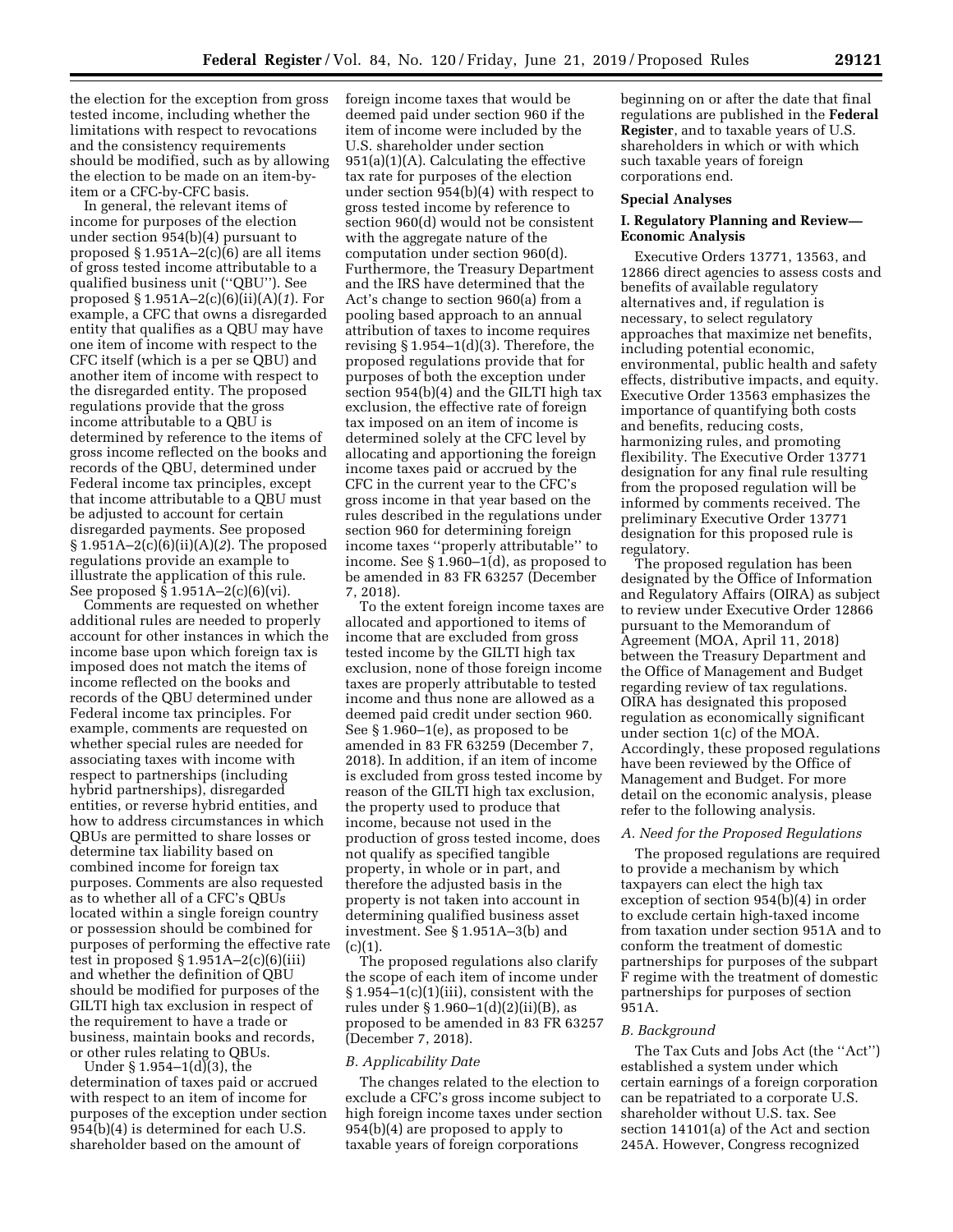that, without any base protection measures, this system, known as a participation exemption system, could incentivize taxpayers to allocate income—in particular, mobile income from intangible property that would otherwise be subject to the full U.S. corporate tax rate—to controlled foreign corporations (''CFCs'') operating in lowor zero-tax jurisdictions. See Senate Explanation at 365. Therefore, Congress enacted section 951A in order to subject intangible income earned by a CFC to U.S. tax on a current basis, similar to the treatment of a CFC's subpart F income under section 951(a)(1)(A). However, in order to not harm the competitive position of U.S. corporations relative to their foreign peers, the global intangible low tax income ("GILTI") of a corporate U.S. shareholder is effectively taxed at a reduced rate by reason of the deduction under section 250 (with the resulting U.S. tax further reduced by a portion of foreign tax credits under section 960(d)). Id.

The GILTI final regulations generally provide structure and clarity for the implementation of section 951A. However, the Treasury Department and the IRS determined that there remained two outstanding issues pertinent to the implementation of GILTI. The first of these issues pertains to the GILTI high tax exclusion under section 951A(c)(2)(A)(i)(III), which excludes from gross tested income any gross income excluded from foreign base company income (''FBCI'') (as defined in section 954) and insurance income (as defined in section 953) by reason of section 954(b)(4). The GILTI proposed regulations limited the application of the exclusion to income that would be included in FBCI or insurance income but for the high tax exception of section 954(b)(4). See proposed § 1.951A– 2(c)(1)(iii). However, comments to the GILTI proposed regulations recommended that the statute be interpreted so that the GILTI high tax exclusion applies on an elective basis to a broader category of income, that is, any income that is subject to a high rate of foreign tax. Other comments suggested that because taxpayers have the ability to structure transactions so that they would qualify as FBCI or insurance income, the regulations should allow a taxpayer to elect to treat all income, or all high-taxed income, as FBCI or insurance income, with the result that such income would then be excluded from gross tested income under the GILTI high tax exclusion. Comments noted that, under the narrower application of the exclusion under the GILTI proposed regulations,

taxpayers would be incentivized to affirmatively plan into subpart F income to permit such taxpayers to elect the high tax exception under section 954(b)(4) with respect to such income or to allow taxpayers to carry foreign tax credits attributable to such income to another taxable year under section 904(c). However, restructuring activities to convert gross tested income into subpart F income may cost significant time and money and is economically inefficient. The GILTI final regulations adopt this narrower application. See proposed  $§ 1.951A-2(c)(1)(iii)$ . However, the preamble to the GILTI final regulations indicated that proposed regulations would be issued to propose a framework under which taxpayers would be permitted to make an election to apply the high tax exception of section 954(b)(4) with respect to income that would otherwise be gross tested income in order to exclude that income from gross tested income by reason of the GILTI high tax exclusion.

The second of these issues pertains to the treatment of domestic partnerships for purposes of the subpart F regime. A U.S. shareholder of a CFC is required to include in gross income its pro rata share of the CFC's subpart F income under section 951(a)(1)(A), the amount determined under section 956, under section 951(a)(1)(B), and its GILTI inclusion amount under section 951A(a). Since the enactment of subpart F, domestic partnerships have generally been treated as entities separate from their partners, rather than as aggregates of their partners, for purposes of the subpart F regime, including for purposes of treating a domestic partnership as the U.S. shareholder that has the subpart F inclusion with respect to a CFC owned by the partnership. However, the GILTI final regulations generally adopt an aggregate approach to domestic partnerships for purposes of section 951A and the section 951A regulations. See § 1.951A–1(e)(1). Because the GILTI final regulations apply only for purposes of section 951A, absent the proposed regulations, a domestic partnership would still be treated as an entity for purposes of the subpart F regime. This inconsistency in the treatment of a domestic partnership for the purposes of section 951A and for purposes of the subpart F regime is problematic because it necessitates complicated coordination rules which could greatly increase compliance and administrative burden. Therefore, the proposed regulations conform the treatment of domestic partnerships for purposes of the subpart F regime with

the treatment of domestic partnerships for purposes of section 951A.

#### *C. Economic Analysis*

# 1. Baseline

The Treasury Department and the IRS have assessed the benefits and costs of the proposed regulations relative to a no-action baseline reflecting anticipated Federal income tax-related behavior in the absence of these proposed regulations.

### 2. Summary of Economic Effects

To assess the economic effects of the proposed regulations, the Treasury Department and the IRS considered economic effects arising from two provisions of the proposed regulations. These are (i) effects arising from the provision that provides substance and clarity regarding the application of the GILTI high tax exclusion in  $951A(c)(2)(A)(i)(III)$  and (ii) simplification and coordination effects arising from conforming the treatment of domestic partnerships for purposes of subpart F with their treatment for purposes of section 951A.

The Treasury Department and the IRS have not undertaken quantitative estimates of these effects because any such quantitative estimates would be highly uncertain. For example, the proposed regulations include provisions that permit controlling domestic shareholders of CFCs to elect to apply the high tax exception of section 954(b)(4) to items of gross income that are subject to a foreign tax rate that is greater than 18.9 percent (based on the current U.S. corporate tax rate of 21 percent) for purposes of excluding such income from gross tested income under the GILTI high tax exclusion. Whether controlling domestic shareholders will choose to make the election will depend on their specific facts and circumstances, such as their U.S. expenses allocated to section 951A category income, their foreign tax credit position, and the distribution of their foreign activity between high- and lowtax jurisdictions.2 Because GILTI is new,

<sup>2</sup>Specifically, the U.S. tax system reduces double taxation on a U.S. shareholder's GILTI inclusion amount by crediting a portion of certain foreign taxes paid by CFCs against the U.S. tax on the U.S. shareholder's GILTI inclusion amount. However, the U.S. foreign tax credit regime requires taxpayers to allocate U.S. deductible expenses, including interest, research and experimentation, and general and administrative expenses, to their foreign source income in the categories described in section 904(d) when determining the allowable foreign tax credits. The allocated expenses reduce net foreign source income within the section 904(d) categories, which can reduce allowable foreign tax credits. This may result in a smaller foreign tax credit than would be allowed if the limitation on foreign tax credits was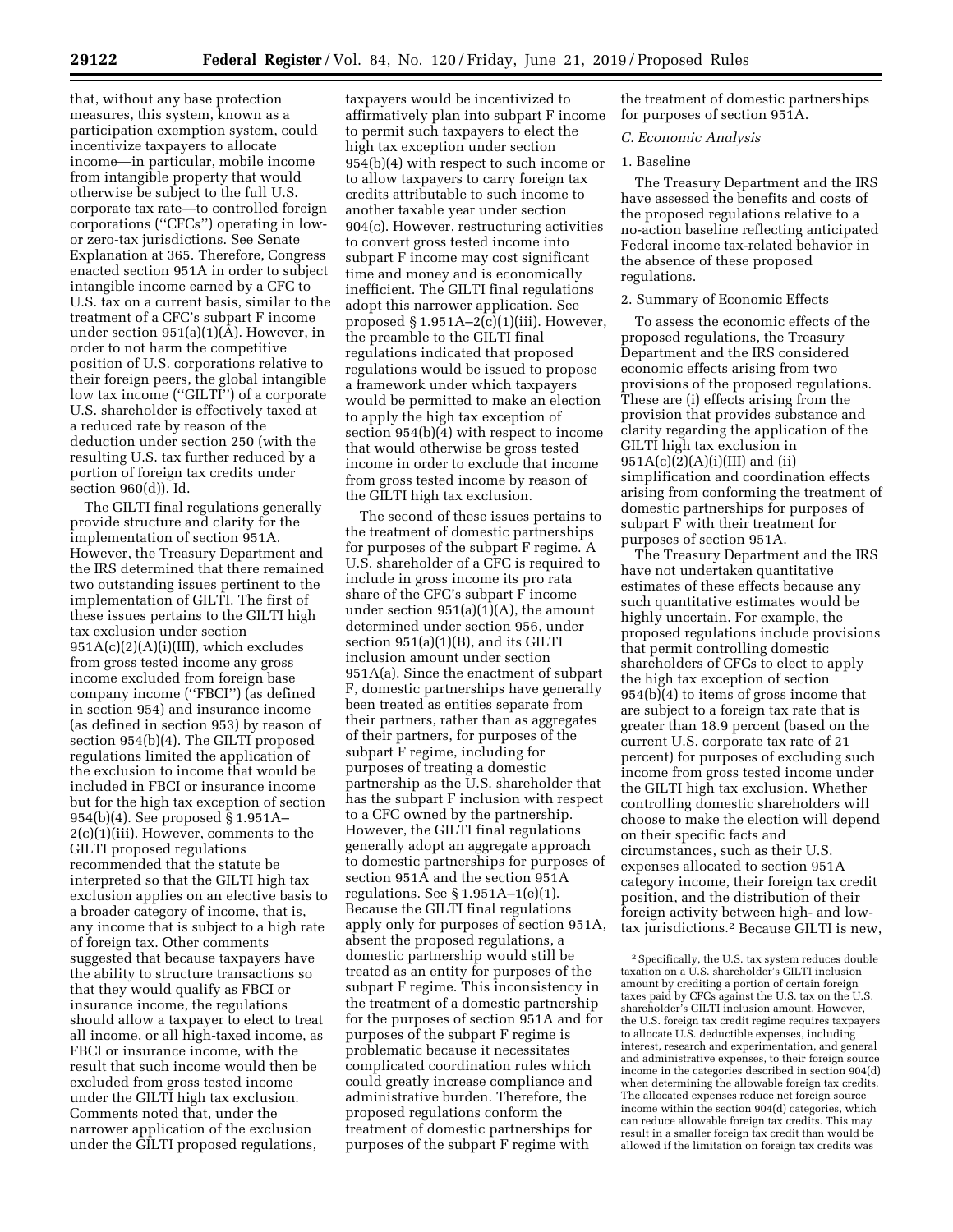the Treasury Department and the IRS do not have readily available data to project these items in this context. Furthermore, the election would be made with respect to qualified business units (QBUs) rather than with respect to CFCs or specific items of income, and the Treasury Department and the IRS do not have readily available data on activities at the QBU level. In addition, due to the taxpayer-specific nature of the factors influencing a decision to utilize the GILTI high-tax exclusion, the Treasury Department and the IRS do not have readily available data or models to predict the marginal effective tax rates that would prevail under these provisions for the varied forms of foreign investments that taxpayers might consider and thus cannot predict with reasonable precision the difference in economic activity, relative to the baseline, that might be undertaken by taxpayers based on this election.

The proposed regulations also contain provisions to conform the treatment of domestic partnerships for purposes of subpart F with their treatment for purposes of section 951A. Under the proposed regulations, the tax treatment of domestic partners that are U.S. shareholders of a CFC owned by the domestic partnership differs from the tax treatment of domestic partners that are not U.S. shareholders of such CFC. The Treasury Department and the IRS do not have readily available data to identify these types of partners. The Treasury Department and the IRS further do not have readily available data or models to predict with reasonable precision the set of marginal effective tax rates that taxpayers might face under these provisions nor the effects of those marginal effective tax rates on economic activity relative to the baseline.

With these considerations in mind, parts I.C.3.a.ii and iii of this Special Analyses section explain the rationale behind the proposed regulations' approach to the GILTI high tax exclusion and qualitatively evaluate the alternatives considered. Part 1.C.3.b of this Special Analyses section explains

the rationale for the coordination in the treatment of domestic partnerships and qualitatively evaluates the alternatives considered.

3. Economic Effects of Specific Provisions

The Treasury Department and IRS solicit comments on each of the items discussed in this Special Analyses section and on any other items of the proposed regulations not discussed in this section. The Treasury Department and the IRS particularly solicit comments that provide data, other evidence, or models that could enhance the rigor of the process by which the final regulations might be developed.

a. Exclusion of Income Subject to High Rate of Foreign Tax

### i. Description

The proposed regulations permit U.S. shareholders of CFCs to make an election under section 954(b)(4) with respect to high-taxed income in order to exclude such income from gross tested income under the GILTI high tax exclusion. Under section 954(b)(4), high-taxed income is defined as income subject to a foreign effective tax rate greater than 90 percent of the maximum U.S. corporate tax rate (18.9 percent based on the current U.S. corporate tax rate of 21 percent). Under the proposed regulations, the determination as to whether income is high-taxed is made at the QBU level. However, an election made with respect to a CFC applies with respect to each high-taxed QBU of the CFC (including potentially the CFC itself), and a U.S. shareholder that makes the election with respect to a CFC generally must make the same election with respect to each of its CFCs. In general, the election may be made or revoked at any time, except that, if a U.S. shareholder revokes an election with respect to a CFC, the U.S. shareholder cannot make the election again within five years after the revocation, and then if subsequently made, the election cannot be revoked again within five years of the subsequent election.

ii. Alternatives Considered for Determining the Scope of the GILTI High Tax Exclusion

The Treasury Department and the IRS considered a number of options to address the types of income excluded from gross tested income by the GILTI high tax exclusion. The options were (i) to exclude from gross tested income only income that would be subpart F income but for the high tax exception of section 954(b)(4); (ii) in addition to excluding the aforementioned income,

to exclude from gross tested income on an elective basis an item of gross income that is excluded by reason of another exception to subpart F, if such income is subject to a foreign effective tax rate greater than 18.9 percent; and (iii) to exclude from gross tested income on an elective basis any item of gross income subject to a foreign effective tax rate greater than 18.9 percent. The Treasury Department and the IRS considered the other recommended options discussed in part IV.B of the Background section, but determined that those other options are not authorized by the relevant statutory provisions.

The first option considered was to exclude from gross tested income only income that would be FBCI or insurance income but for the high tax exception of section 954(b)(4), which is the interpretation of the GILTI high tax exclusion in the GILTI proposed regulations. This narrow approach is consistent with a reasonable interpretation of the statutory text, which excludes from gross tested income only income that is excluded from subpart F income ''by reason of section 954(b)(4)." Moreover, this approach is consistent with current regulations under section 954, which permit an election under section 954(b)(4) only with respect to income that is not otherwise excluded from subpart F income by reason of another exception (for example, section 954(c)(6) or 954(h)). However, under this approach, taxpayers with hightaxed gross tested income would have incentives to restructure their foreign operations in order to convert their gross tested income into subpart F income. For instance, a taxpayer could restructure its operations to have a CFC purchase personal property from, or sell personal property to, a related person without substantially contributing to the manufacture of the property in its country of incorporation, with the result that the CFC's income from the disposition of the property is foreign base company sales income within the meaning of section 954(d). Any such restructuring may be unduly costly and only available to certain taxpayers. Further, such reorganization to realize a specific income treatment suggests that tax instead of business considerations are determining business structures. This can lead to higher compliance costs and inefficient investment. Therefore, the Treasury Department and the IRS rejected this option.

The second option considered was to broaden the application of the GILTI high tax exclusion to allow taxpayers to elect under the high tax exception of section 954(b)(4) to exclude from gross

determined based only on the local country tax assessed on the tested income taken into account in determining GILTI. The election to apply the high tax exception of section 954(b)(4) with respect to any high-taxed income allows taxpayers to eliminate the need to use foreign tax credits to reduce GILTI tax liability on such income by removing such income from gross tested income; however, taxpayers choosing the election will not be able to use the foreign tax credits associated with that income against other section 951A category income, and they will not be able to use the tangible assets owned by high tax QBUs in their QBAI computation. Therefore, taxpayers will have to evaluate their individual facts and circumstances to determine whether they should make the election.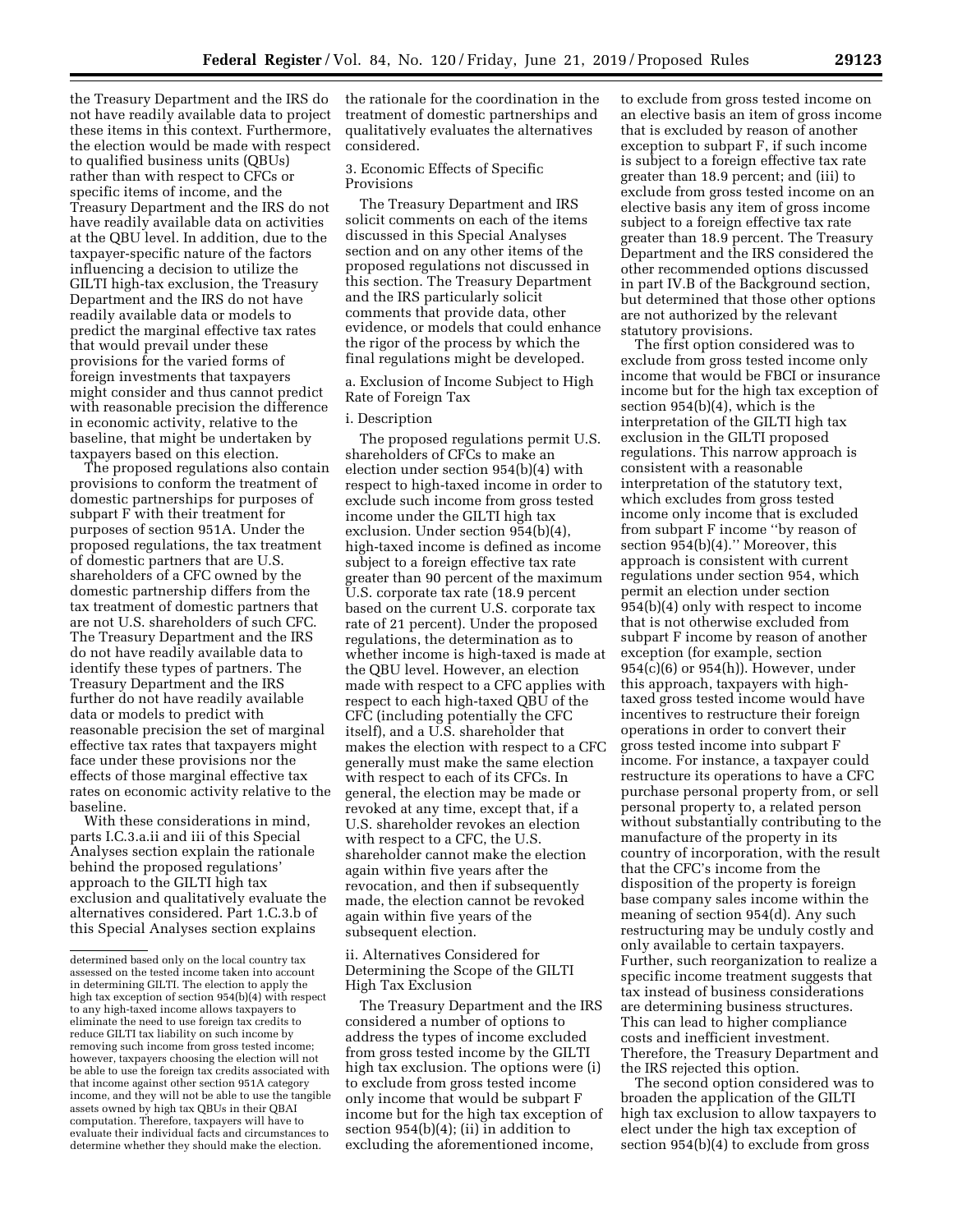tested income an item of gross income that is subject to a foreign effective tax rate greater than 18.9 percent, if such income was also excluded from FBCI or insurance income by reason of another exception to subpart F. Under this interpretation, income such as active financing income that is excluded from subpart F income under section 954(h), active rents or royalties that are excluded from subpart F income under  $954(c)(2)(A)$ , and related party payments that are excluded from subpart F income under section 954(c)(6) could also be excluded from gross tested income under the GILTI high tax exclusion if such items of income are high taxed within the meaning of section 954(b)(4). This broader approach represents a plausible interpretation of the GILTI high tax exclusion; that is, that an item of income could be excluded both ''by reason of section  $954(b)(4)$ " and by reason of another exception. However, this approach would provide taxpayers the ability to exclude their CFCs' hightaxed income that would be subpart F income but for an exception (for example, active financing income), while denying taxpayers the same ability with respect to their CFCs' hightaxed income that is not subpart F income in the first instance (for example, active business income), without any general economic benefit from such differential treatment. Furthermore, taxpayers with items of high-taxed income that are not subpart F income would still be incentivized to restructure their foreign operations in order to convert their high-taxed gross tested income into subpart F income, which poses the same compliance costs and inefficiencies as the first option. Therefore, the Treasury Department and the IRS rejected this option.

The third option, which is adopted in the proposed regulations, is to provide an election to broaden the scope of the high tax exception under section 954(b)(4) for purposes of the GILTI high tax exclusion to apply to any item of income that is subject to a foreign effective tax rate greater than 18.9 percent. The proposed regulations permit controlling domestic shareholders of CFCs to elect to apply the high tax exception under section 954(b)(4) to items of gross income that would not otherwise be FBCI or insurance income. If this high tax exception is elected, the GILTI high tax exclusion will exclude the item of gross income from gross tested income. Under the election, an item of gross income is subject to a high rate of foreign tax if, after taking into account properly allocable expenses, the net item of

income is subject to a foreign effective tax rate greater than 90 percent of the maximum U.S. corporate tax rate (18.9 percent based on the current U.S. corporate tax rate of 21 percent). This option therefore establishes a framework for applying the high tax exception under section 954(b)(4), including rules to determine the scope of an item of income that would otherwise be gross tested income to which the election applies and to determine the rate of foreign tax on such item.

The approach chosen by the proposed regulations is consistent with the legislative history to section 951A, which evidences an intent to tax lowtaxed income of CFCs that presents base erosion concerns. The approach is also supported by a reasonable interpretation of the high tax exception of section 954(b)(4), which applies to ''any item of income'' of a CFC, not just income that would otherwise be FBCI or insurance income. Furthermore, contrary to the first two options, this approach permits all similarly situated taxpayers with CFCs subject to a high rate of foreign tax to make the election with respect to such income to exclude it from gross tested income, and reduces the incentive for taxpayers to restructure their operations to convert their hightaxed gross tested income into subpart F income for U.S. tax purposes.

For taxpayers that make the election, this approach reduces the taxpayers' cost of capital on foreign investment by reducing U.S. tax on such taxpayers' GILTI relative to the baseline. At the margin, the lower cost of capital may increase foreign investment by U.S. parented firms. Further, removing hightaxed tested income from the GILTI tax base could change the incentives for the location of tangible assets. The magnitude of these effects is highly uncertain because of the uncertainty surrounding the number and attributes of the taxpayers that will find it advantageous to make the election and because the relationship between the marginal effective tax rate at the QBU level and foreign investment by U.S. taxpayers is not well known. In addition, the impact of tax considerations on taxpayer investment decisions depends on a number of international tax provisions, many of which interact in complex ways.

iii. Alternatives Considered for Determining High-Taxed Income

The Treasury Department and the IRS next considered options for determining whether an item of income is subject to the foreign effective tax rate described in section 954(b)(4). The options considered were (i) apply the

determination on an item-by-item basis; (ii) apply the determination on a CFCby-CFC basis; or (iii) apply the determination on a QBU-by-QBU basis.

The first option was to determine whether income is high-taxed income within the meaning of section 954(b)(4) on an item-by-item basis. This approach would be consistent with the language of section 954(b)(4), which applies to an ''item of income'' of a CFC that is sufficiently high tax. However, this approach would be complex and difficult to administer because it would require analyzing each item of income to determine whether, under Federal tax principles, such item is subject to a sufficiently high foreign effective tax rate. In fact, for this reason, the current regulations that implement the high tax exception of section 954(b)(4) for purposes of subpart F income do not require an item-by-item determination and aggregate all items of income into separate categories of income for purposes of determining whether each such category is high tax. See § 1.954– 1(d)(2). Therefore, the Treasury Department and the IRS rejected this option.

The second option was to apply the determination based on all the items of income of the CFC. On the one hand, this approach would minimize complexity and would be relatively easy to administer. On the other hand, this approach could permit inappropriate tax planning, such as combining operations subject to different rates of tax into a single CFC. This would have the effect of ''blending'' the rates of foreign tax imposed on the income, which could result in low- or non-taxed income being excluded as high-taxed income by being blended with much higher-taxed income. The low-taxed income in this scenario is precisely the sort of base erosion-type income that the legislative history describes section 951A as intending to tax, and such tax motivated planning behavior is economically inefficient.

The third option, which is adopted in the proposed regulations, is to apply the high tax exception based on the items of gross income of a QBU of the CFC. Under this approach, the net income that is taxed by the foreign jurisdiction in each QBU must be determined. For example, if a CFC earned \$100x of tested income through a QBU in Country A and was taxed at a 30 percent rate and earned \$100x of tested income through another QBU in Country B and was taxed at 0 percent, the blended rate of tax on all of the CFC's tested income is 15 percent (\$30x tax/\$200x tested income). However, if the high tax exception applies to each of a CFC's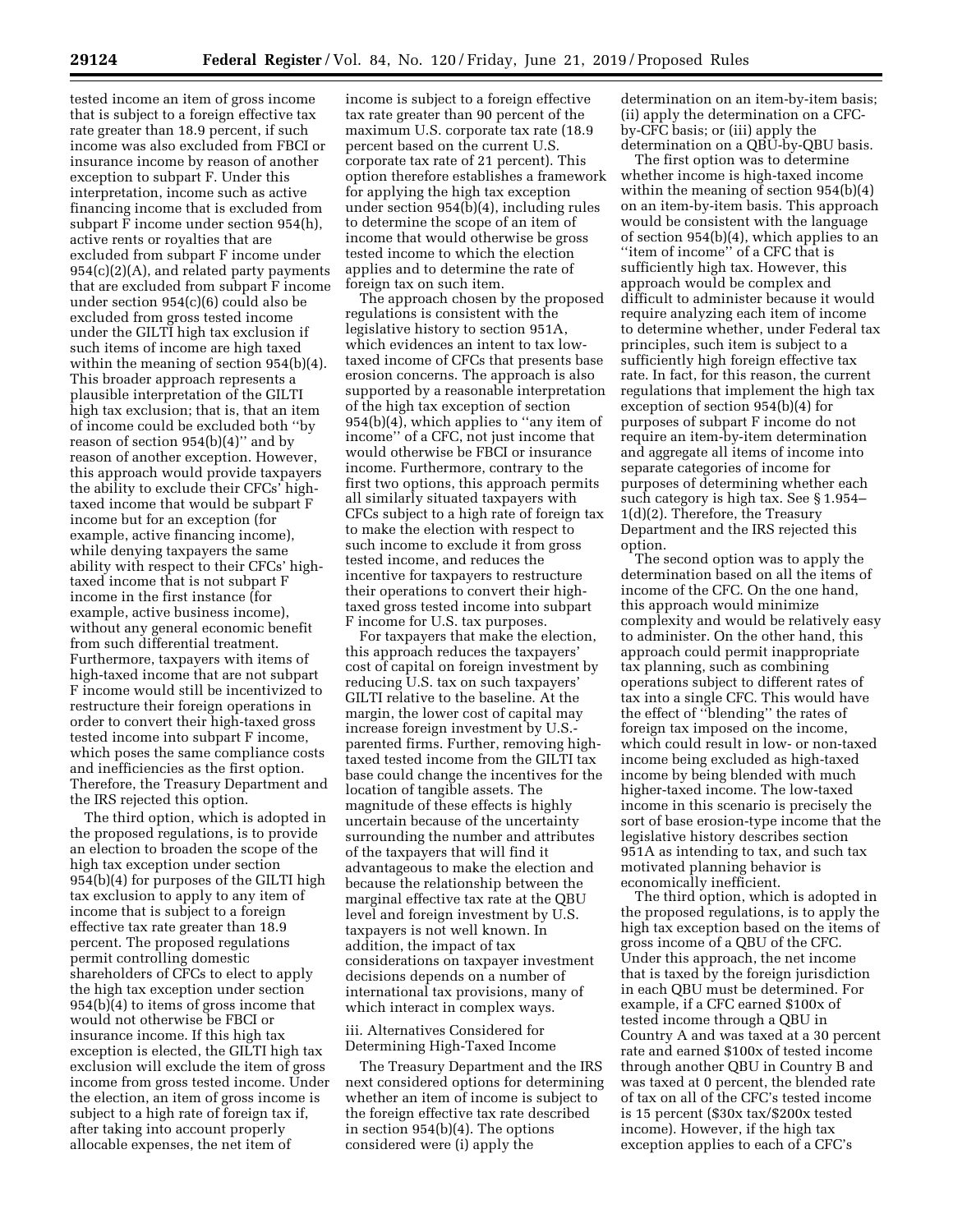QBUs based on the income earned by that QBU then the blending of different rates would be minimized. Although applying the high tax exception on the basis of a QBU, rather than the CFC as a whole, may be more complex and administratively burdensome under certain circumstances, it more accurately pinpoints income subject to a high rate of foreign tax and therefore continues to subject to tax the low-taxed base erosion-type income that the legislative history describes section 951A as intending to tax. Accordingly, the proposed regulations apply the high tax exception of section 954(b)(4) based on the items of net income of each QBU of the CFC.

# iv. Affected Taxpayers

The proposed regulations potentially affect those taxpayers that have at least one CFC with at least one QBU (including, potentially, the CFC itself) that has high-taxed income. A taxpayer with CFCs that have a mix of high-taxed and low-taxed income (determined on a QBU-by-QBU basis) will need to evaluate the benefit of eliminating any tax under section 951A with respect to high-taxed income with the costs of forgoing the use of such taxes against other section 951A category income and the use of tangible assets in the computation of QBAI. Taxpayers with CFCs that have only low-taxed income are not eligible to elect the high tax exception and hence are unaffected by this provision.

The Treasury Department and the IRS estimate that there are approximately 4,000 business entities (corporations, S corporations, and partnerships) with at least one CFC that pays a foreign effective tax rate above 18.9 percent. The Treasury Department and the IRS further estimate that, for the partnerships with at least one CFC that pays a foreign effective tax rate greater than 18.9 percent, there are approximately 1,500 partners that have a large enough share to potentially qualify as a 10 percent U.S. shareholder of the CFC.3 The 4,000 business entities and the 1,500 partners provide an approximate estimate of the number of

taxpayers that could potentially be affected by an election into the high tax exception. The figure is approximate since there is an imperfect correspondence between high-taxed CFCs and high-taxed QBUs, and, furthermore, not all taxpayers that are eligible for the election would choose to make the election. The Treasury Department and the IRS do not have readily available data to determine how many of these taxpayers would benefit from the election.

Tabulations from the IRS Statistics of Income 2014 Form 5471 file 4 further indicate that approximately 85 percent of earnings and profits before taxes of CFCs are subject to an average foreign effective tax rate that is less than or equal to 18.9 percent, accounting for approximately 30 percent of CFCs. The data indicate several examples of jurisdictions with effective tax rates above 18.9 percent, such as France, Italy, and Japan. However, information is not readily available to determine how many QBUs are part of the same CFC and what the effective foreign tax rates are with respect to such QBUs. Furthermore, the determination of whether or not to elect the high tax exception will be made at the shareholder (not CFC) level, after having evaluated the full impact of doing so across all of the shareholder's CFCs. Taxpayers potentially more likely to elect the high tax exception are those taxpayers with CFCs that only operate in high-tax jurisdictions.

b. Domestic Partnership Treatment for Subpart F

#### i. Description

Under the statute, a U.S. shareholder of a CFC is required to include in gross income its pro rata share of the CFC's subpart F income under section 951(a)(1)(A), the amount determined under section 956, under section 951(a)(1)(B), and its GILTI inclusion amount under section 951A. The Code does not explicitly prescribe the treatment of domestic partnerships and their partners for purposes of subpart F. However, domestic partnerships have generally been treated as entities separate from their partners, rather than as aggregates of their partners, for purposes of subpart F, including for purposes of determining the amount included in the gross income of the domestic partnership (and the distributive share of such amount of its domestic partners) under section 951(a). The GILTI final regulations adopt an aggregate approach to domestic partnerships, but this aggregate treatment applies only for purposes of section 951A.

#### ii. Alternatives Considered

The Treasury Department and the IRS considered two options for the treatment of domestic partnerships for purposes of subpart F. The first option was to retain the entity approach to domestic partnerships for purposes of subpart F. While this approach would be consistent with the longstanding entity approach to domestic partnerships for purposes of subpart F inclusions, it would result in domestic partnerships being treated inconsistently for purposes of subpart F and section 951A, despite both regimes applying to U.S. shareholders and their CFCs. This inconsistent treatment of domestic partnerships could result in a domestic partnership including subpart F income in gross income under section 951(a) and its partners including GILTI in their gross income under section 951A(a), which would introduce substantial complexity and uncertainty in the application of provisions that require basis and E&P adjustments with respect to CFCs and their U.S. shareholders for amounts included in income under sections 951(a) and 951A(a). This option would also continue the inconsistent treatment of domestic partnerships and foreign partnerships (which generally are treated as aggregates) for purposes of the subpart F rules, despite the lack of a substantial policy justification for treating domestic partners of a partnership differently based upon the law under which the partnership is created or organized. In this regard, this option would require ''small'' partners of a domestic partnership (that is, partners that are not themselves U.S. shareholders of CFCs owned by the domestic partnership) to include in income their distributive share of the domestic partnership's subpart F inclusion with respect to CFCs of which the small partners are not themselves U.S. shareholders. In contrast, if the domestic partnership were instead a foreign partnership, the small partners would not include any amount in gross income under section 951(a) (or a distributive share of such amount) with respect to CFCs of which such partners were not U.S. shareholders.

The second option would adopt an aggregate approach to domestic partnerships by treating stock owned by a domestic partnership as being owned proportionately by its partners for purposes of determining the U.S.

<sup>3</sup> Data are from IRS's Research, Applied Analytics, and Statistics division based on E-file data available in the Compliance Data Warehouse, for tax years 2015 and 2016. The counts include Category 4 and Category 5 IRS Form 5471 filers. Category 4 filers are U.S. persons who had control of a foreign corporation during the annual accounting period of the foreign corporation. Category 5 filers are U.S. shareholders who own stock in a foreign corporation that is a CFC and who owned that stock on the last day in the tax year of the foreign corporation in that year in which it was a CFC. For full definitions, see *[https://www.irs.gov/](https://www.irs.gov/pub/irs-pdf/i5471.pdf) [pub/irs-pdf/i5471.pdf.](https://www.irs.gov/pub/irs-pdf/i5471.pdf)* 

<sup>4</sup>The IRS Statistics of Income Tax Stats report on Controlled Foreign Corporations can be accessed here: *[https://www.irs.gov/statistics/soi-tax-stats](https://www.irs.gov/statistics/soi-tax-stats-controlled-foreign-corporations)[controlled-foreign-corporations.](https://www.irs.gov/statistics/soi-tax-stats-controlled-foreign-corporations)*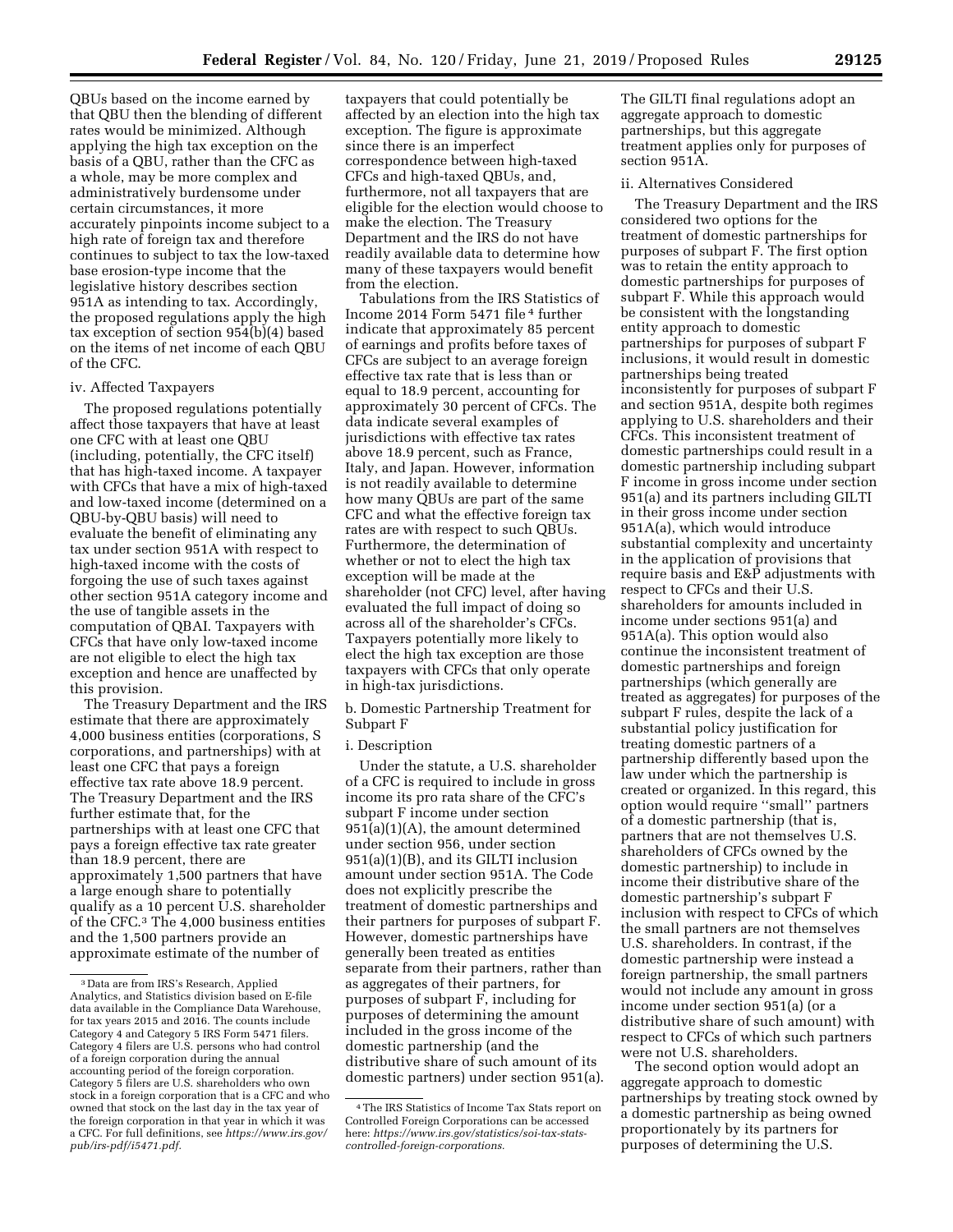shareholder that has the subpart F inclusion. This approach is consistent with the approach adopted for section 951A in the GILTI final regulations. Under this approach, a domestic partnership would not be the U.S. shareholder of a foreign corporation that includes subpart F income in its gross income under section 951(a). Instead, only the partners of the domestic partnership that are U.S. shareholders of a CFC owned through the domestic partnership would include subpart F income of the CFC in their gross income.

This approach is supported by public comments requesting harmonization of the treatment of domestic partnerships for purposes of the GILTI and subpart F regimes. The harmonization of the treatment of domestic partnerships for purposes of the GILTI and subpart F regimes is expected to result in substantial simplification of related rules (for example, previously taxed earnings and profits and related basis rules), consistency in the treatment of domestic partnerships and foreign partnerships, and the reduction of burden (both administrative burden and tax liability) on taxpayers that are small partners. This third option is effectuated in the proposed regulations by using the existing framework for foreign partnerships, which is well-developed and more administrable than a new framework.

# iii. Affected Taxpayers

The Treasury Department and the IRS estimate that there were approximately 7,000 U.S. partnerships with CFCs that

e-filed at least one Form 5471 as Category 4 or 5 filers in 2015 and 2016.5 The identified partnerships had approximately 2 million partners, as indicated by the number of Schedules K–1 filed by the partnerships. This number includes both domestic and foreign partners, so it substantially overstates the number of partners that would be affected by the proposed regulations, which potentially affect only domestic partners.6 The proposed regulations affect domestic partners that are U.S. shareholders of a CFC owned by the domestic partnership because such partners will determine their subpart F inclusion amount by reference to their pro rata shares of subpart F income of CFCs owned by the partnership. Domestic partners that are not U.S. shareholders of a CFC owned by the domestic partnership will neither determine their own subpart F inclusion amount by reference to their pro rata shares of subpart F income of CFCs owned by the partnership nor include in their income a distributive share of the partnership's subpart F inclusion amount. This latter group is likely to be a substantial portion of domestic partners given the high number of partners per partnership, and they will have lower compliance costs as a result of the proposed regulations. Because it is not possible to precisely identify these types of partners based on available data, this number is an upper bound of partners who would have been affected by this rule had this rule been in effect in 2015 or 2016.

# **II. Paperwork Reduction Act**

The collection of information in these proposed regulations is in proposed  $\S 1.951A-2(c)(6)(v)$ . The collection of information in proposed § 1.951A–  $2(c)(6)(v)$  is an election that a controlling domestic shareholder of a CFC may make to apply the high tax exception of section 954(b)(4) to gross income of a CFC. The election is made by attaching a statement to an original or amended income tax return in order to elect to apply the high tax exception of section 954(b)(4) to gross income of a CFC. For purposes of the Paperwork Reduction Act of 1995 (44 U.S.C. 3507(d)) (''PRA''), the reporting burden associated with proposed § 1.951A– 2(c)(6)(v) will be reflected in the PRA submission associated with income tax returns in the Form 990 series, Form 1120 series, Form 1040 series, Form 1041 series, and Form 1065 series (see chart at the end of this part II for the current status of the PRA submissions for these forms). In 2018, the IRS released and invited comments on drafts of the above five forms in order to give members of the public advance notice and an opportunity to submit comments. The IRS received no comments on the portions of the forms that relate to section 951A during the comment period. Consequently, the IRS made the forms available in late 2018 and early 2019 for use by the public. The IRS is contemplating making additional changes to forms to take into account these proposed regulations.

The IRS estimates the number of affected filers to be the following:

### TAX FORMS IMPACTED

| Collection of information                                                                                           | Number of<br>respondents<br>(estimated) | Forms to which the information<br>may be attached                                                               |  |  |  |
|---------------------------------------------------------------------------------------------------------------------|-----------------------------------------|-----------------------------------------------------------------------------------------------------------------|--|--|--|
| $\S$ 1.951A–2(c)(6)(v) Election to apply the high tax excep-<br>tion of section 954(b)(4) to gross income of a CFC. |                                         | 25,000-35,000   Form 990 series, Form 1120 series, Form 1040 series,<br>Form 1041 series, and Form 1065 series. |  |  |  |

Source: MeF, DCS, and IRS's Compliance Data Warehouse.

This estimate is based on filers of income tax returns with a Form 5471, ''Information Return of U.S. Persons With Respect to Certain Foreign Corporations,'' attached because only filers that are U.S. shareholders of CFCs would be subject to the information collection requirements.

The current status of the PRA submissions related to the tax forms that will be revised as a result of the information collection in proposed  $§ 1.951A - 2(c)(6)(v)$  is provided in the accompanying table. The reporting burdens associated with the information collection in the proposed regulations

are included in the aggregated burden estimates for OMB control numbers 1545–0123 (which represents a total estimated burden time for all forms and schedules for corporations of 3.157 billion hours and total estimated monetized costs of \$58.148 billion (\$2017)), 1545–0074 (which represents a

<sup>5</sup> Data are from IRS's Research, Applied Analytics, and Statistics division based on data available in the Compliance Data Warehouse. Category 4 filer includes a U.S. person who had control of a foreign corporation during the annual accounting period of the foreign corporation. Category 5 includes a U.S. shareholder who owns

stock in a foreign corporation that is a CFC and who owned that stock on the last day in the tax year of the foreign corporation in that year in which it was a CFC. For full definitions, see *[https://www.irs.gov/](https://www.irs.gov/pub/irs-pdf/i5471.pdf) [pub/irs-pdf/i5471.pdf.](https://www.irs.gov/pub/irs-pdf/i5471.pdf)* 

<sup>6</sup>This analysis is based on the tax data readily available to the Treasury Department at this time.

Some variables may be available on tax forms that are not available for statistical purposes. Moreover, with new tax provisions, such as section 951A, relevant data may not be available for a number of years for statistical purposes.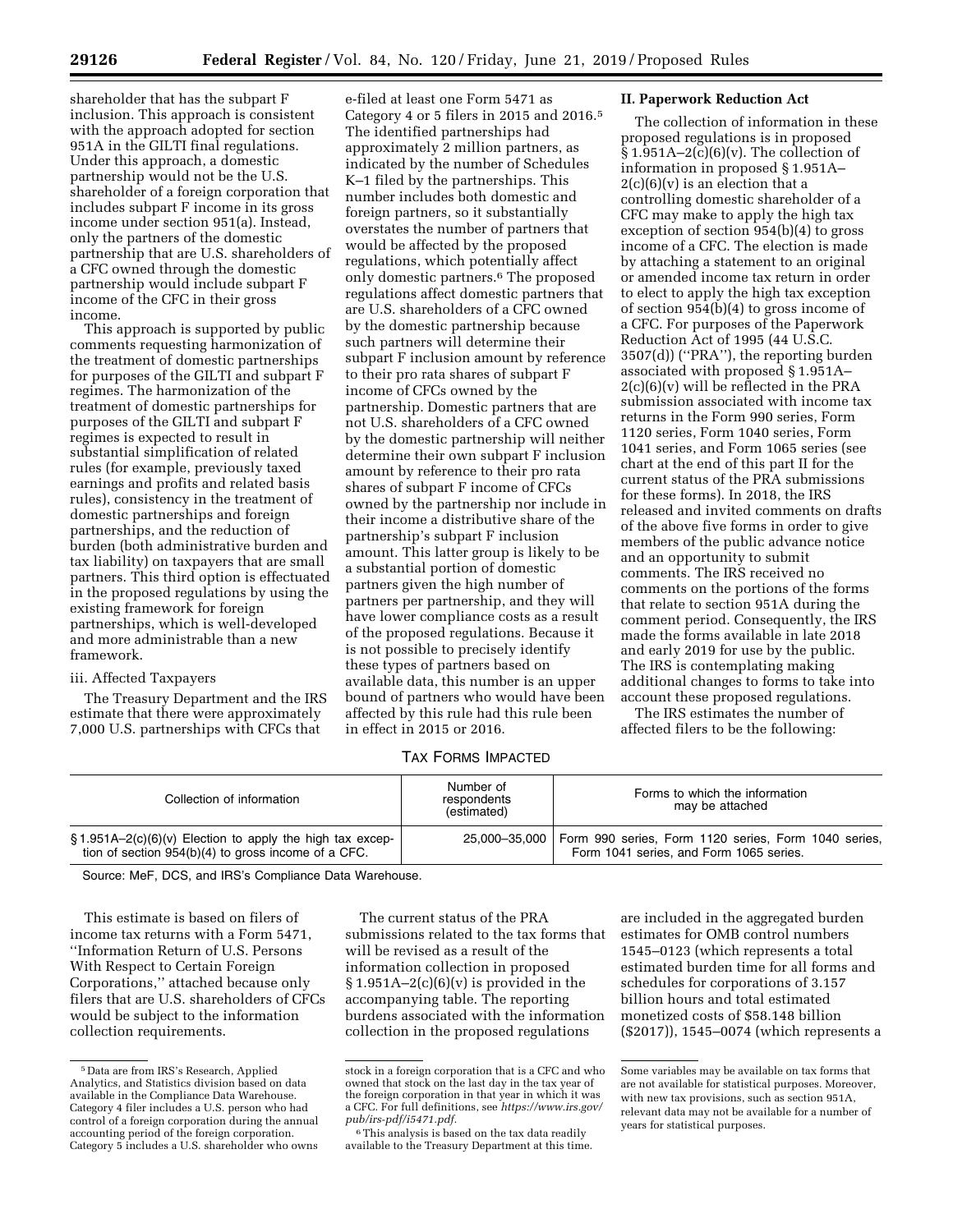total estimated burden time, including all other related forms and schedules for individuals, of 1.784 billion hours and total estimated monetized costs of \$31.764 billion (\$2017)), 1545–0092 (which represents a total estimated burden time, including all other related forms and schedules for trusts and estates, of 307,844,800 hours and total estimated monetized costs of \$9.950 billion (\$2016)), and 1545–0047 (which represents a total estimated burden time, including all other related forms and schedules for tax-exempt organizations, of 50.450 million hours and total estimated monetized costs of \$1,297,300,000 (\$2017)). The overall burden estimates provided for these OMB control numbers are aggregate amounts that relate to the entire package of forms associated with the applicable OMB control number and will in the future include, but not isolate, the estimated burden of the tax forms that

will be revised as a result of the information collection in the proposed regulations. These numbers are therefore unrelated to the future calculations needed to assess the burden imposed by the proposed regulations. These burdens have been reported for other regulations related to the taxation of cross-border income and the Treasury Department and the IRS urge readers to recognize that these numbers are duplicates and to guard against overcounting the burden that international tax provisions imposed prior to the Act. No burden estimates specific to the forms affected by the proposed regulations are currently available. The Treasury Department and the IRS have not estimated the burden, including that of any new information collections, related to the requirements under the proposed regulations. The Treasury Department and the IRS estimate PRA burdens on a taxpayer-

type basis rather than a provisionspecific basis. Those estimates would capture both changes made by the Act and those that arise out of discretionary authority exercised in the final regulations.

The Treasury Department and the IRS request comments on all aspects of information collection burdens related to the proposed regulations, including estimates for how much time it would take to comply with the paperwork burdens described above for each relevant form and ways for the IRS to minimize the paperwork burden. Proposed revisions (if any) to these forms that reflect the information collections contained in these proposed regulations will be made available for public comment at *[https://apps.irs.gov/](https://apps.irs.gov/app/picklist/list/draftTaxForms.htm) [app/picklist/list/draftTaxForms.htm](https://apps.irs.gov/app/picklist/list/draftTaxForms.htm)*  and will not be finalized until after these forms have been approved by OMB under the PRA.

| Form               | Type of filer                                                              | OMB No.(s) | <b>Status</b>                                                                                                                                                                     |  |  |  |  |
|--------------------|----------------------------------------------------------------------------|------------|-----------------------------------------------------------------------------------------------------------------------------------------------------------------------------------|--|--|--|--|
| Forms 990          | Tax exempt entities<br>(NEW Model).                                        | 1545-0047  | Approved by OIRA 12/21/2018 until 12/31/2019. The form will be updated with<br>OMB number 1545–0047 and the corresponding PRA Notice on the next revi-<br>sion.                   |  |  |  |  |
|                    | Link: https://www.reginfo.gov/public/do/PRAViewICR?ref nbr=201811-1545-003 |            |                                                                                                                                                                                   |  |  |  |  |
| Form 1040          | Individual (NEW<br>Model).                                                 | 1545-0074  | Limited Scope submission (1040 only) approved on 12/7/2018 until 12/31/2019.<br>Full ICR submission for all forms in 6/2019. 60 Day FRN not published yet for<br>full collection. |  |  |  |  |
|                    | Link: https://www.reginfo.gov/public/do/PRAViewICR?ref nbr=201808-1545-031 |            |                                                                                                                                                                                   |  |  |  |  |
| Form 1041          | Trusts and estates                                                         | 1545-0092  | Submitted to OIRA for review on 9/27/2018.                                                                                                                                        |  |  |  |  |
|                    | Link: https://www.reginfo.gov/public/do/PRAViewICR?ref nbr=201806-1545-014 |            |                                                                                                                                                                                   |  |  |  |  |
| Form 1065 and 1120 | <b>Business (NEW</b><br>Model).                                            | 1545-0123  | Approved by OIRA 12/21/2018 until 12/31/2019.                                                                                                                                     |  |  |  |  |
|                    | Link: https://www.reginfo.gov/public/do/PRAViewICR?ref nbr=201805-1545-019 |            |                                                                                                                                                                                   |  |  |  |  |

### **III. Regulatory Flexibility Act**

It is hereby certified that these proposed regulations will not have a significant economic impact on a substantial number of small entities within the meaning of section 601(6) of the Regulatory Flexibility Act (5 U.S.C. chapter 6).

Section 951A generally affects U.S. shareholders of CFCs. The reporting burden in proposed  $\S 1.951A - 2(c)(6)(v)$ affects controlling domestic shareholders of a CFC that elect to apply the high tax exception of section 954(b)(4) to gross income of a CFC. Controlling domestic shareholders are generally U.S. shareholders who, in the aggregate, own more than 50 percent of

the total combined voting power of all classes of stock of the foreign corporation entitled to vote. As an initial matter, foreign corporations are not considered small entities. Nor are U.S. taxpayers considered small entities to the extent the taxpayers are natural persons or entities other than small entities. Thus, proposed § 1.951A–  $2(c)(6)(v)$  generally only affects small entities if a U.S. taxpayer that is a U.S. shareholder of a CFC is a small entity.

Examining the gross receipts of the efiled Forms 5471 that is the basis of the 25,000—35,000 respondent estimates, the Treasury Department and the IRS have determined that the tax revenue from section 951A estimated by the

Joint Committee on Taxation for businesses of all sizes is less than 0.3 percent of gross receipts as shown in the table below. Based on data for 2015 and 2016, total gross receipts for all businesses with gross receipts under \$25 million is \$60 billion while those over \$25 million is \$49.1 trillion. Given that tax on GILTI inclusion amounts is correlated with gross receipts, this results in businesses with less than \$25 million in gross receipts accounting for approximately 0.01 percent of the tax revenue. Data are not readily available to determine the sectoral breakdown of these entities. Based on this analysis, smaller businesses are not significantly impacted by these proposed regulations.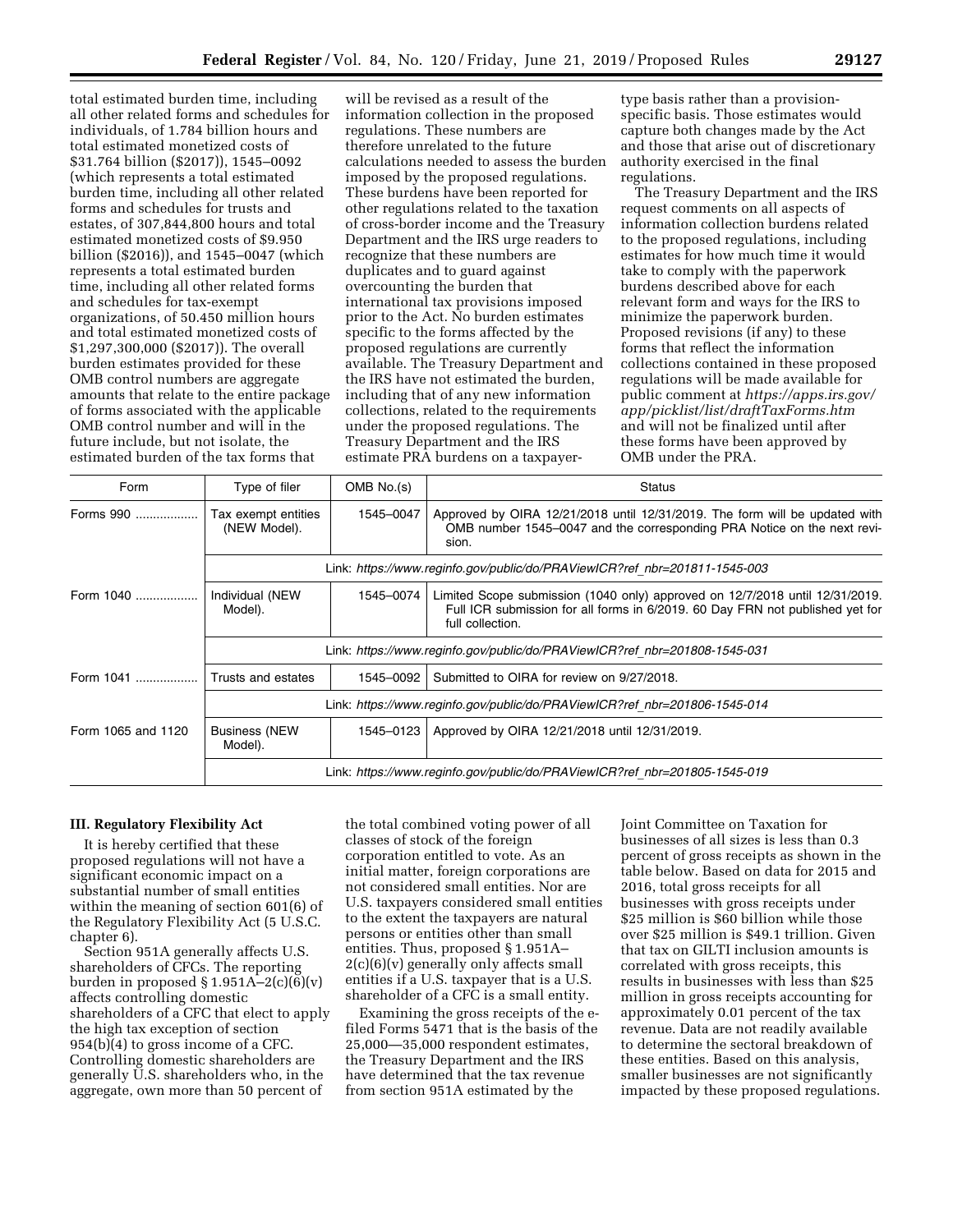|         | 2017           | 2018                   | 2019                   | 2020                  | 2021                  | 2022                  | 2023                  | 2024                      | 2025                   | 2026                   |
|---------|----------------|------------------------|------------------------|-----------------------|-----------------------|-----------------------|-----------------------|---------------------------|------------------------|------------------------|
|         | (billion)      | (billion)              | (billion)              | (billion)             | (billion)             | (billion)             | (billion)             | (billion)                 | (billion)              | (billion)              |
| Percent | 30.727<br>0.03 | 12.5<br>53.870<br>0.02 | 9.6<br>566.676<br>0.02 | 9.5<br>59.644<br>0.02 | 9.3<br>62.684<br>0.01 | 9.0<br>65.865<br>0.01 | 9.2<br>69.201<br>0.01 | 9.3<br>$72.710 +$<br>0.01 | 15.1<br>76.348<br>0.02 | 21.2<br>80,094<br>0.03 |

Source: Research, Applied Analytics and Statistics division (IRS), Compliance Data Warehouse (IRS) (E-filed Form 5471, category 4 or 5, C and S corporations and partnerships); Conference Report, at 689.

The data to assess the number of small entities potentially affected by proposed  $\S 1.951A - 2(c)(6)(v)$  are not readily available. However, businesses that are U.S. shareholders of CFCs are generally not small businesses because the ownership of sufficient stock in a CFC in order to be a U.S. shareholder generally entails significant resources and investment. The Treasury Department and the IRS welcome comments on whether the proposed regulations would affect a substantial number of small entities in any particular industry.

Regardless of the number of small entities potentially affected by proposed  $\S 1.951A - 2(c)(6)(v)$ , the Treasury Department and the IRS have concluded that there is no significant economic impact on such entities as a result of proposed § 1.951A–2(c)(6)(v). As discussed above, smaller businesses are not significantly impacted by the proposed regulations. Furthermore, the requirements in proposed § 1.951A– 2(c)(6)(v) apply only if a taxpayer chooses to make an election to apply a favorable rule. Consequently, the Treasury Department and the IRS have determined that proposed § 1.951A–  $2(c)(6)(v)$  will not have a significant economic impact on a substantial number of small entities. Accordingly, it is hereby certified that the collection of information requirements of proposed  $\S 1.951A - 2(c)(6)(v)$  would not have a significant economic impact on a substantial number of small entities. Notwithstanding this certification, the Treasury Department and the IRS invite comments from the public on the impact of proposed  $\S 1.951A - 2(c)(6)(v)$ on small entities.

The treatment of domestic partnerships as an aggregate of their partners in these proposed regulations for purposes of subpart F would reduce the burden on partners that are not U.S. shareholders of a CFC owned by the partnership because these partners will no longer be required to include in income a distributive share of subpart F income. The proposed regulations would also reduce burden on domestic partnerships that hold CFCs because these partnerships would no longer be required to calculate their partners' distributive share of subpart F income, resulting in compliance cost savings for

the affected partnerships. As described in section II of this Special Analyses section, the Treasury Department and the IRS estimate that there are approximately 7,000 U.S. partnerships with CFCs that e-filed at least one Form 5471 as Category 4 or 5 filers in 2015 and 2016.7 The identified partnerships had approximately 2 million domestic and foreign partners. However, this figure overstates the number of partners that would be affected by the proposed regulations, because the proposed regulations would not affect foreign partners of the affected U.S. partnerships. Of affected U.S. partnerships, business entities are a minority of the affected domestic partners. Because data to identify the size of domestic partners that are business entities are not readily available, this number is a high upper bound and is magnitudes greater than the number of affected domestic partners that are small businesses. Consequently, the Treasury Department and the IRS have determined that the proposed regulations will not have a significant economic impact on a substantial number of small entities. Accordingly, it is hereby certified that the proposed regulations would not have a significant economic impact on a substantial number of small entities.

Pursuant to section 7805(f) of the Code, this notice of proposed rulemaking has been submitted to the Chief Counsel for Advocacy of the Small Business Administration for comment on its impact on small businesses.

### **IV. Unfunded Mandates Reform Act**

Section 202 of the Unfunded Mandates Reform Act of 1995 requires that agencies assess anticipated costs and benefits and take certain other actions before issuing a final rule that includes any Federal mandate that may result in expenditures in any one year

by a state, local, or tribal government, in the aggregate, or by the private sector, of \$100 million in 1995 dollars, updated annually for inflation. In 2019, that threshold is approximately \$154 million. These proposed regulations do not include any Federal mandate that may result in expenditures by state, local, or tribal governments, or by the private sector in excess of that threshold.

# **V. Executive Order 13132: Federalism**

Executive Order 13132 (entitled ''Federalism'') prohibits an agency from publishing any rule that has federalism implications if the rule either imposes substantial, direct compliance costs on state and local governments, and is not required by statute, or preempts state law, unless the agency meets the consultation and funding requirements of section 6 of the Executive Order. These proposed regulations do not have federalism implications and do not impose substantial direct compliance costs on state and local governments or preempt state law within the meaning of the Executive Order.

# *Comments and Requests for Public Hearing*

Before the proposed regulations are adopted as final regulations, consideration will be given to any comments that are submitted timely to the IRS as prescribed in this preamble under the **ADDRESSES** heading. The Treasury Department and the IRS request comments on all aspects of the proposed regulations and on changes to forms related to the proposed regulations. See also parts I.B and II.A of the Explanation of Provisions section (requesting specific comments related to the aggregate approach to domestic partnerships and GILTI high tax exclusion, respectively).

All comments will be available at *[www.regulations.gov](http://www.regulations.gov)* or upon request. A public hearing will be scheduled if requested in writing by any person that timely submits written comments. If a public hearing is scheduled, then notice of the date, time, and place for the public hearing will be published in the **Federal Register**.

<sup>7</sup> Data are from IRS's Research, Applied Analytics, and Statistics division based on data available in the Compliance Data Warehouse. Category 4 filer includes a U.S. person who had control of a foreign corporation during the annual accounting period of the foreign corporation. Category 5 includes a U.S. shareholder who owns stock in a foreign corporation that is a CFC and who owned that stock on the last day in the tax year of the foreign corporation in that year in which it was a CFC. For full definitions, see *[https://www.irs.gov/](https://www.irs.gov/pub/irs-pdf/i5471.pdf) [pub/irs-pdf/i5471.pdf.](https://www.irs.gov/pub/irs-pdf/i5471.pdf)*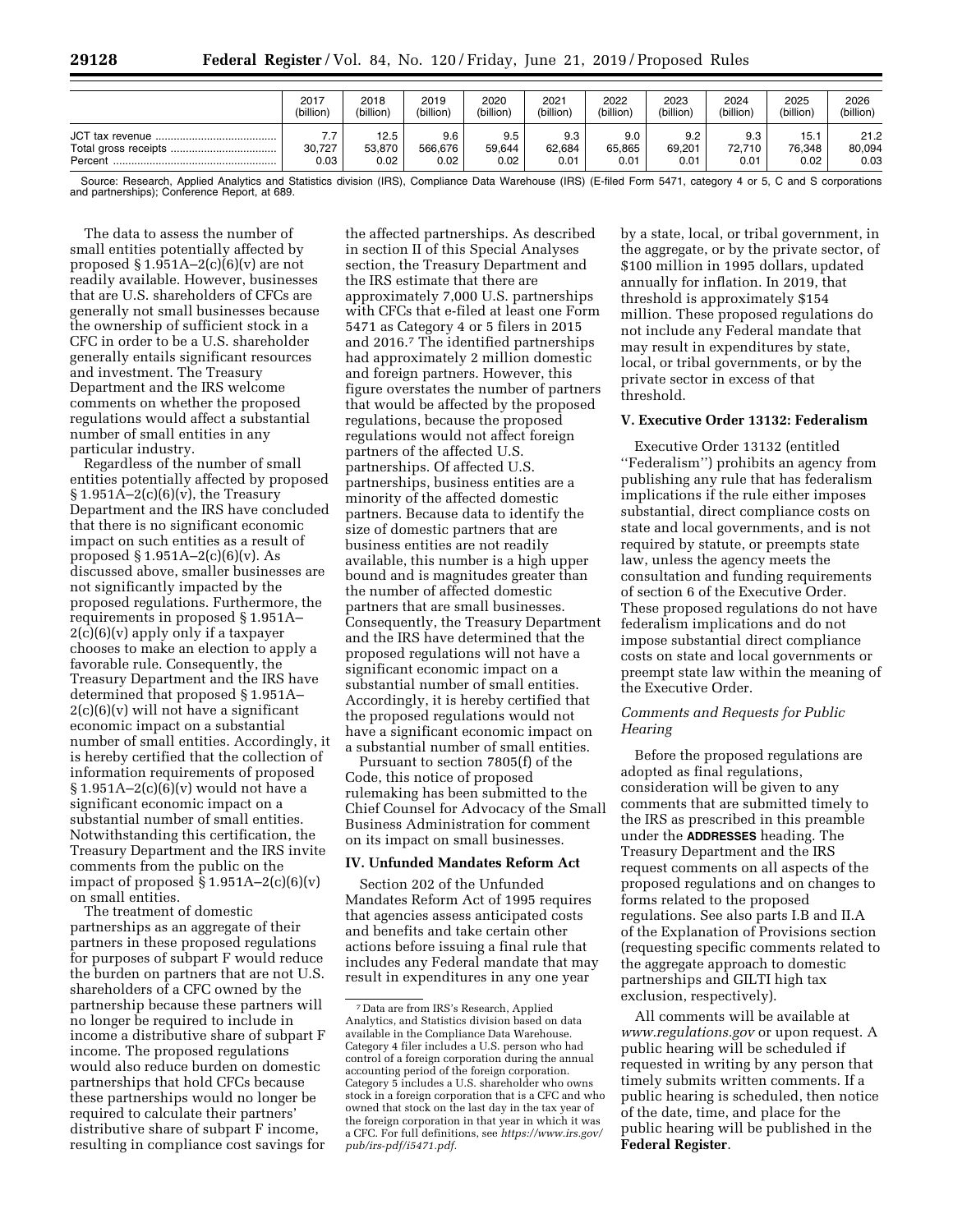# *Drafting Information*

The principal authors of these regulations are Joshua P. Roffenbender and Jorge M. Oben of the Office of Associate Chief Counsel (International). However, other personnel from the Treasury Department and the IRS participated in their development.

#### **List of Subjects in 26 CFR Part 1**

Income taxes, Reporting and recordkeeping requirements.

# **Proposed Amendments to the Regulations**

Accordingly, 26 CFR part 1 is proposed to be amended as follows:

### **PART 1—INCOME TAXES**

■ **Paragraph 1.** The authority citation for part 1 continues to read in part as follows:

**Authority:** 26 U.S.C. 7805.

■ **Par. 2.** Section 1.951–1 is amended by adding paragraph (a)(4) and revising the last sentence of paragraph (i) to read as follows:

### **§ 1.951–1 Amounts included in gross income of United States shareholders.**

\* \* \* \* \*

(a) \* \* \*  $(4)$  See § 1.958–1 $(d)(1)$  for ownership of stock of a foreign corporation through a domestic partnership for purposes of sections 951 and 951A and for purposes of any other provision that applies by reference to section 951 or 951A.

\* \* \* \* \*

(i) \* \* \* Paragraph (h) of this section applies to taxable years of domestic partnerships ending on or after May 14, 2010, but does not apply to determine the stock of a controlled foreign corporation owned (within the meaning of section 958(a)) by a United States person for taxable years of the controlled foreign corporation beginning on or after the date of publication of the Treasury decision adopting these rules as final regulations in the **Federal Register**, and for taxable years of United States persons in which or with which such taxable years of the controlled foreign corporation end.

■ **Par. 3.** Section 1.951A–0 is amended by adding entries for § 1.951A–7(a), § 1.951A–7(b), and § 1.951A–7(c) to read as follows:

#### **§ 1.951A–0 Outline of section 951A regulations.**

### \* \* \* \* \*

# **§ 1.951A–7 Applicability dates.**

(a) In general.

- (b) High tax exclusion.
- (c) Domestic partnerships.

■ **Par. 4.** Section 1.951A–2 is amended by revising paragraph (c)(1)(iii) and adding paragraph (c)(6) to read as follows:

# **§ 1.951A–2 Tested income and tested loss.**

- \* \* \* \* \*
	- (c) \* \* \*
	- $(1) * * * *$

(iii) Gross income excluded from the foreign base company income (as defined in section 954) or the insurance income (as defined in section 953) of the corporation by reason of the exception described in section 954(b)(4) pursuant to an election under § 1.954–1(d), or a tentative gross tested income item of the corporation that qualifies for the exception described in section 954(b)(4) pursuant to an election under paragraph (c)(6) of this section,

\* \* \* \* \* (6) *Election for application of high tax exception of section 954(b)(4)*—(i) *In general.* For purposes of section 951A(c)(2)(A)(i)(II) and paragraph (c)(1)(iii) of this section, a tentative gross tested income item of a controlled foreign corporation for a CFC inclusion year qualifies for the exception described in section 954(b)(4) if—

(A) An election made under paragraph  $(c)(6)(v)(A)$  of this section is effective with respect to the controlled foreign corporation for the CFC inclusion year; and

(B) The tentative net tested income item with respect to the tentative gross tested income item was subject to foreign income taxes at an effective rate that is greater than 90 percent of the rate that would apply if the income were subject to the maximum rate of tax specified in section 11.

(ii) *Definitions*—(A) *Tentative gross tested income item*—(*1*) *In general.* A single tentative gross tested income item with respect to a controlled foreign corporation for a CFC inclusion year is the aggregate of all items of gross income attributable to a single qualified business unit (QBU) of the controlled foreign corporation in such CFC inclusion year that would be gross tested income without regard to this paragraph (c)(6) and that would be in a single tested income group (as defined in § 1.960–1(d)(2)(ii)(C)). For this purpose, a QBU is defined in section 989(a) and the regulations under that section, and a controlled foreign corporation's QBUs includes QBUs owned by the controlled foreign corporation in addition to the QBU that is the controlled foreign corporation. Therefore, a controlled foreign corporation may have multiple tentative gross tested income items.

(*2*) *Income attributable to a QBU.*  Gross income is attributable to a QBU if the gross income is properly reflected on the books and records of the QBU. Such gross income must be determined under Federal income tax principles, except that the principles of § 1.904– 4(f)(2)(vi) (without regard to the exclusion described in § 1.904– 4(f)(2)(vi)(C)(*1*)) apply to adjust gross income of a QBU to reflect disregarded payments.

(B) *Tentative net tested income item.*  A tentative net tested income item with respect to a tentative gross tested income item is determined by allocating and apportioning deductions (not including any items described in  $§ 1.951A - 2(c)(5))$  to the tentative gross tested income item under the principles of § 1.960–1(d)(3) by treating each single tentative gross tested income item as gross income in a separate tested income group.

(iii) *Effective rate at which taxes are imposed.* For a CFC inclusion year of a controlled foreign corporation, the effective rate with respect to the controlled foreign corporation's tentative net tested income items is determined separately for each such item. The effective rate at which taxes are imposed on a tentative net tested income item is—

(A) The U.S. dollar amount of foreign income taxes paid or accrued with respect to the tentative net tested income item, determined by applying paragraph (c)(6)(iv) of this section; divided by

(B) The U.S. dollar amount of the tentative net tested income item, increased by the amount of foreign income taxes referred to in paragraph (c)(6)(iv) of this section.

(iv) *Taxes paid or accrued with respect to a tentative net tested income item.* For a CFC inclusion year, the amount of foreign income taxes paid or accrued by a controlled foreign corporation with respect to a tentative net tested income item of the controlled foreign corporation for purposes of this paragraph  $(c)(6)$  is the U.S. dollar amount of the controlled foreign corporation's current year taxes (as defined in  $\S 1.960-1(b)(4)$  that would be allocated and apportioned under the principles of  $\S 1.960-1(d)(3)(ii)$  to the tentative net tested income item by treating such tentative net tested income item as being in a separate tested income group. If the principles of § 1.904–4(f)(2)(vi) apply to adjust the gross income of a QBU to account for disregarded payments as provided in paragraph (c)(6)(ii)(A)(*2*) of this section, the principles of  $\S 1.904-6(a)(2)$  apply to allocate and apportion foreign income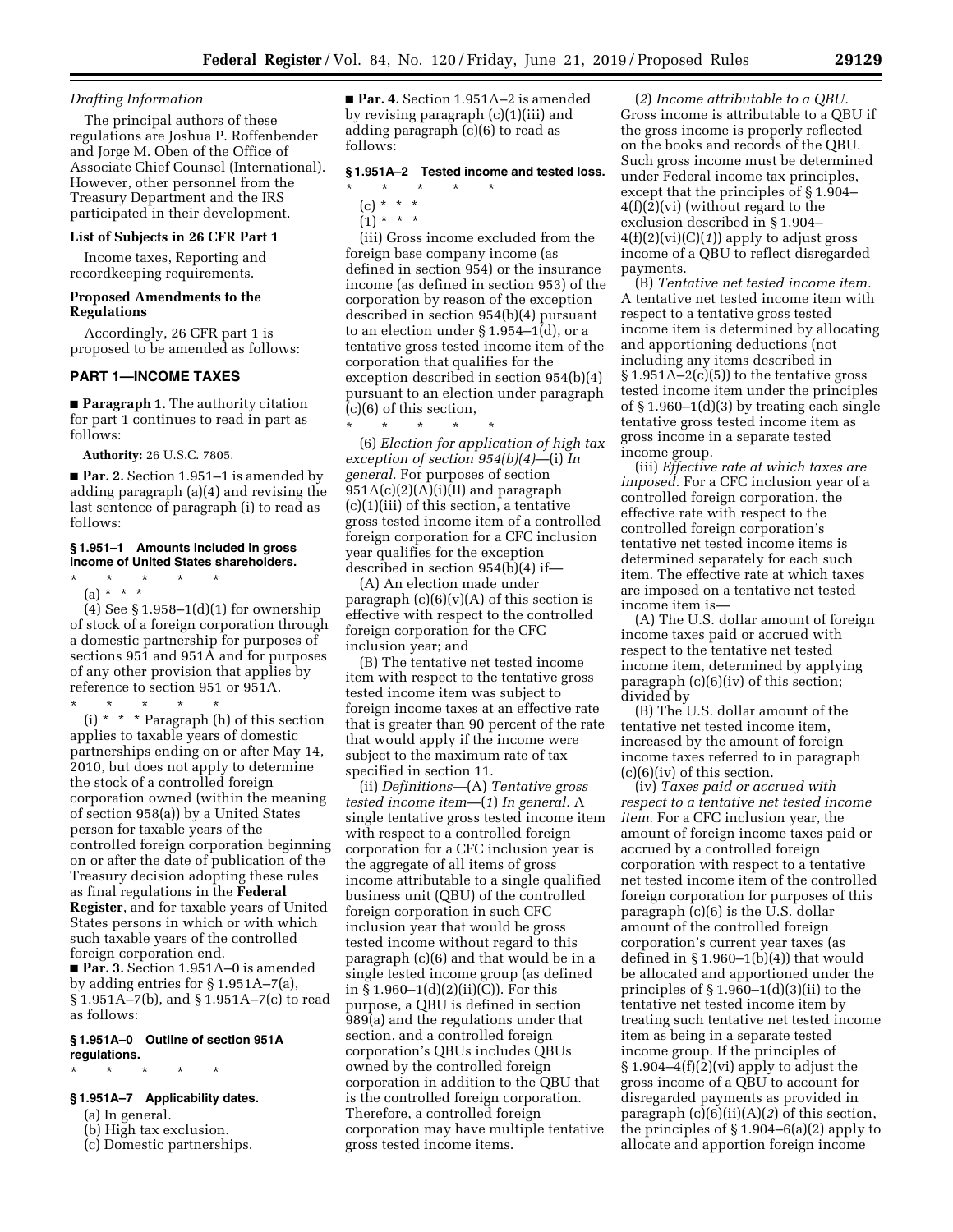taxes imposed by reason of the disregarded payments. Except to the extent provided in the next sentence, the amount of foreign income taxes paid or accrued with respect to a tentative net tested income item, determined in the manner provided in this paragraph (c)(6), will not be affected by a subsequent reduction in foreign income taxes attributable to a distribution to shareholders of all or part of such income. To the extent the foreign income taxes paid or accrued by the controlled foreign corporation are reasonably certain to be returned by the foreign jurisdiction imposing such taxes to a shareholder, directly or indirectly, through any means (including, but not limited to, a refund, credit, payment, discharge of an obligation, or any other method) on a subsequent distribution to such shareholder, the foreign income taxes are not treated as paid or accrued for purposes of this paragraph (c)(6)(iv).

(v) *Rules regarding the election*—(A) *Manner of making election.* An election is made under this paragraph  $(c)(6)(v)(A)$  with respect to a controlled foreign corporation for a CFC inclusion year—

(*1*) By the controlling domestic shareholders (as defined in § 1.964– 1(c)(5)), by attaching a statement to such effect with an original or amended income tax return for the U.S. shareholder inclusion year of each controlling domestic shareholder in which or with which such CFC inclusion year ends, and including any additional information required by applicable administrative pronouncements; or

(*2*) In accordance with the rules provided in forms or instructions.

(B) *Scope of election.* An election made under paragraph (c)(6)(v)(A) of this section that is effective with respect to a controlled foreign corporation for a CFC inclusion year applies with respect to each tentative gross tested income item of the controlled foreign corporation for the CFC inclusion year and is binding on all United States shareholders of the controlled foreign corporation.

(C) *Duration of election.* An election made under paragraph  $(c)(6)(v)(A)$  of this section is effective for a CFC inclusion year of a controlled foreign corporation for which the election is made and all subsequent CFC inclusion years of such corporation unless revoked by the controlling domestic shareholders of the controlled foreign corporation under paragraph  $(c)(6)(v)(D)(1)$  of this section.

(D) *Revocation of election*—(*1*) *In general.* Except as provided in paragraph (c)(6)(v)(D)(*2*) of this section,

the election made under paragraph  $(c)(6)(v)(A)$  of this section with respect to a controlled foreign corporation for a CFC inclusion year is revoked by the controlling domestic shareholders of the controlled foreign corporation in the same manner as prescribed for an election in paragraph  $(c)(6)(v)(A)$  of this section.

(*2*) *Limitations by reason of revocation*—(*i*) *In general.* Except as provided in paragraph (c)(6)(v)(D)(*2*)(*ii*) of this section, if an election with respect to a controlled foreign corporation for a CFC inclusion year is revoked under paragraph (c)(6)(v)(D)(*1*) of this section, a new election cannot be made under paragraph  $(c)(6)(v)(A)$  of this section with respect to the controlled foreign corporation for any CFC inclusion year that begins within sixty months following the close of the CFC inclusion year for which the previous election was revoked, and such subsequent election cannot be revoked under paragraph (c)(6)(v)(D)(*1*) of this section with respect to the controlled foreign corporation for any CFC inclusion year that begins within sixty months following the close of the CFC inclusion year for which the subsequent election was made.

(*ii*) *Exception for change of control.*  The Commissioner may permit a controlled foreign corporation to make an election under paragraph  $(c)(6)(v)(A)$ of this section or revoke an election under paragraph (c)(6)(v)(D)(*1*) of this section with respect to any CFC inclusion year within the sixty-month period described in paragraph (c)(6)(v)(D)(*2*)(*i*) of this section if more than 50 percent of the total combined voting power of all classes of the stock of the controlled foreign corporation entitled to vote as of the beginning of such CFC inclusion year are owned (within the meaning of section 958(a)) by persons that did not own any interests in the controlled foreign corporation as of the close of the CFC inclusion year for which the prior election or revocation with respect to the controlled foreign corporation became effective. For purposes of the preceding sentence, a person includes any person bearing a relationship described in section 267(b) or 707(b)(1) with respect to the person.

(E) *Rules applicable to controlling domestic shareholder groups*—(*1*) *In general.* In the case of a controlled foreign corporation that is a member of a controlling domestic shareholder group, an election is made under paragraph  $(c)(6)(v)(A)$  of this section or revoked under paragraph (c)(6)(v)(D)(*1*) of this section with respect to each member of the controlling domestic

shareholder group (including any member that joins the controlling domestic shareholder group after the election or revocation) and the rules in paragraphs  $(c)(6)(v)(A)$  through  $(D)$  of this section apply by reference to the controlling domestic shareholder group.

(*2*) *Definition of controlling domestic shareholder group.* For purposes of paragraph (c)(6)(v)(E)(*1*) of this section, the term *controlling domestic shareholder group* means two or more controlled foreign corporations (each a *member*) if more than 50 percent of the total combined voting power of all classes of the stock of each corporation is owned (within the meaning of section 958(a)) by the same controlling domestic shareholder or, if no single controlling domestic shareholder owns (within the meaning of section 958(a)) more than 50 percent of the total combined voting power of all classes of the stock of each corporation, more than 50 percent of the total combined voting power of all classes of the stock of each corporation is owned (within the meaning of section 958(a)) by the same controlling domestic shareholders and each controlling domestic shareholder owns (within the meaning of section 958(a)) the same percentage of stock in each controlled foreign corporation. For purposes of the preceding sentence, a controlling domestic shareholder includes any person bearing a relationship described in section 267(b) or  $707(b)(1)$  to the controlling domestic shareholder.

(vi) *Example.* The following example illustrates the application of this paragraph (c)(6).

(A) *Example: Effect of disregarded payments between QBUs*—(*1*) *Facts*—(*i*) FP, a controlled foreign corporation organized in Country A, conducts a trade or business in Country A (the Country A Business) and reflects items of income, gain, loss, and expense attributable to the Country A Business on the books and records of FP's home office. Under § 1.989(a)–1(b)(2)(i)(A), FP is a QBU. FP's functional currency is the U.S. dollar. FP has a calendar year taxable year in both the United States and Country A. An election is made under paragraph  $(c)(6)(v)(A)$  of this section that is effective for FP's CFC inclusion year.

(*ii*) FP owns FDE, a Country B disregarded entity (within the meaning of § 1.904– 4(f)(3)(i)). FDE conducts activities in Country B that constitute a trade or business within the meaning of § 1.989(a)–1(c) (the Country B Business), and reflects items of income, gain, loss, and expense attributable to the Country B Business on the books and records of FDE. Under  $\S 1.989(a)-1(b)(2)(ii)(B)$ , the Country B Business conducted through FDE is a QBU. The Country B Business's functional currency is the U.S. dollar. FDE has a calendar year taxable year in Country B.

(*iii*) On Date A in Year 1, FDE accrues \$100x of interest income from X, an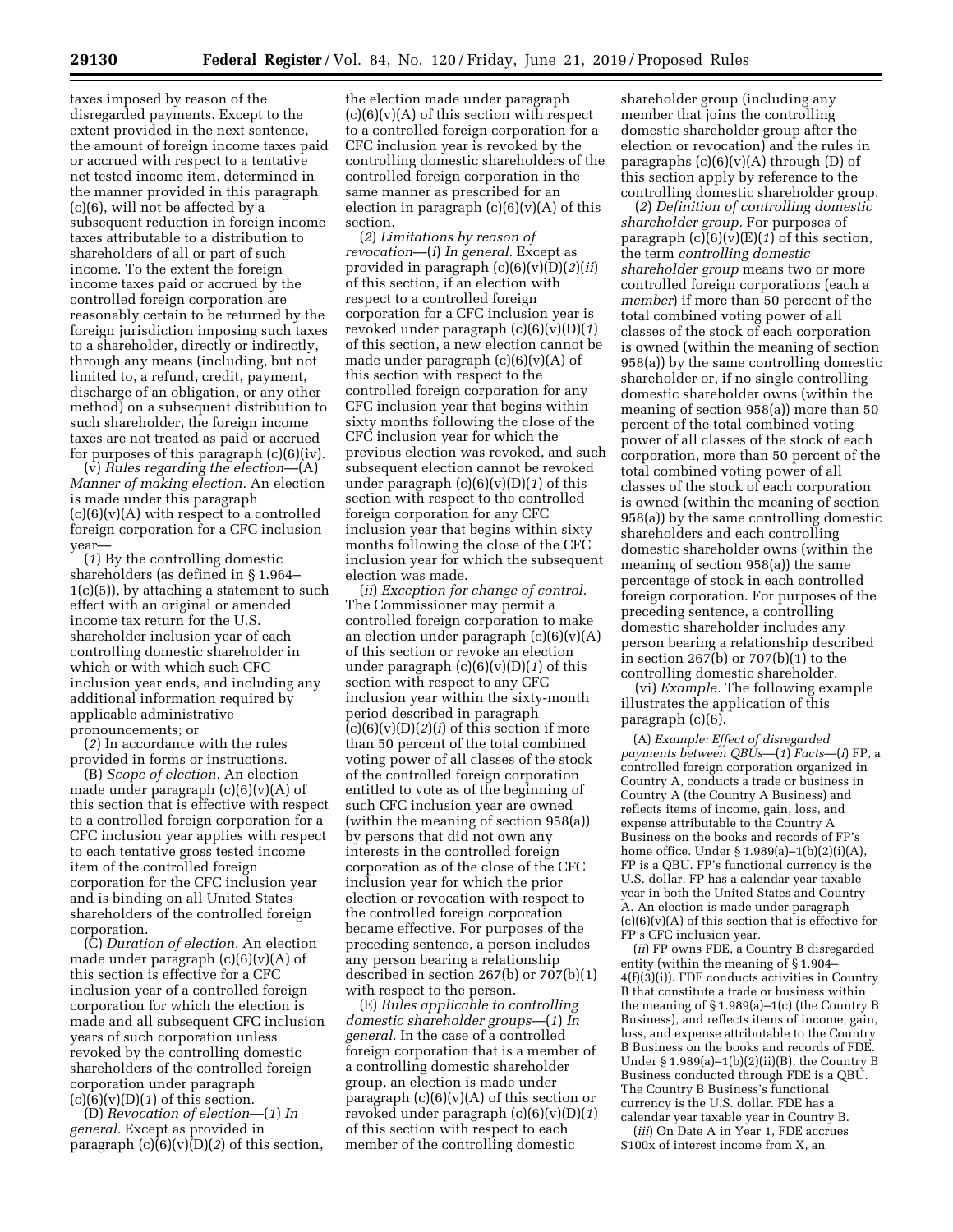unrelated third party, and reflects the accrual on the books and records of the Country B business. FP excludes the \$100x from foreign personal holding company income by reason of section 954(h). Subsequently, on Date B in Year 1, FDE accrues and pays \$20x of interest to FP. FP reflects the interest income item on the books and records of the Country A Business. FDE reflects the \$20x of interest expense on the books and records of the Country B Business.

(*iv*) Country A imposes no tax on income. Country B imposes a 25% tax on income. For Country B income tax purposes, FDE (which is not disregarded under Country B income tax principles) recognizes \$80x of taxable income (\$100x interest income, less a \$20x deduction for the interest paid to FP). Accordingly, FDE incurs a Country B income tax liability with respect to Year 1, the U.S. dollar amount of which is \$20x. For Federal income tax purposes, if FDE were not a disregarded entity (within the meaning of § 1.904–4(f)(3)(i)), FP would recognize \$20x of income in Year 1, and FDE would recognize \$80x of taxable income in Year 1. Other than the \$20x expense accrued with respect to the income tax imposed by Country B, FP incurs no deductions in Year 1 for Federal income tax purposes.

(*2*) *Analysis*—(*i*) Under paragraph  $(c)(6)(ii)(A)(1)$  of this section, a separate tentative gross tested income item must be determined with respect to FP's Country A Business and Country B Business (each of which is a QBU). To determine the separate tentative gross tested income items with respect to its Country A Business and Country B Business, FP must determine the gross income that is attributable to the Country A Business and the Country B Business under paragraph (c)(6)(ii)(A)(*2*) of this section. Without regard to the \$20x interest payment from FDE to FP, gross income attributable to the Country A Business would be \$0 (that is, \$20x of interest income reflected on the books and records of the Country A Business, reduced by \$20x attributable to a payment that is disregarded for Federal income tax purposes). Similarly, without regard to the \$20x interest payment from FDE to FP, gross income attributable to the Country B Business would be \$100x (that is, \$100x of interest income reflected on the books and records of the Country B Business, unreduced by the \$20x payment from FDE to FP). However, the \$20x payment from FDE to FP is a disregarded payment within the meaning of  $\S 1.904-4(f)(3)(ii)$ , and would, under the principles of  $\S 1.904-4(f)(2)(vi)$ (without regard to the exclusion described in § 1.904–4(f)(2)(vi)(C)(*1*)), adjust the gross income of the Country A Business from \$0 to \$20x and the gross income of the Country B Business from \$100x to \$80x (in each case, by virtue of the \$20x disregarded interest payment from FDE to FP). Accordingly, FP's tentative gross tested income attributable to the Country A Business is \$20x and its tentative gross tested income attributable to the Country B Business is \$80x.

(*ii*) Under paragraph (c)(6)(ii)(B) of this section, because there are no deductions allocated or apportioned under § 1.960– 1(d)(3) to the tentative gross tested income

items of the Country A Business, FP's tentative net tested income item attributable to the Country A Business is \$20x. Taking into account the \$20x deduction for Country B income taxes that are allocable to the Country B Business under § 1.960–1(d)(3), FP's tentative net tested income item attributable to the Country B Business is \$60x under paragraph  $(c)(6)(ii)(B)$  of this section (tentative gross tested income of \$80x less the \$20x deduction).

(*iii*) Under paragraphs (c)(6)(iii) and (iv) of this section, for Year 1 (a CFC inclusion year of FP), the effective rate with respect to FP's \$60x tentative net tested income item attributable to its Country B Business is 25%: \$20x (the U.S. dollar amount of the Country B taxes accrued with respect to FP's tentative tested net income item attributable to the Country B Business) divided by \$80x (the U.S. dollar amount of FP's \$60x tentative net tested income item, increased by the \$20x amount of Country B income taxes accrued with respect to that tentative net tested income item), expressed as a percentage. Therefore, FP's tentative net tested income item attributable to the Country B Business was subject to foreign income taxes at an effective rate (25%) that is greater than 18.9% (which is 90% of the rate that would apply if the income were subject to the maximum rate of tax specified in section 11, which is 21%). Accordingly, the requirement of paragraph  $(c)(6)(i)(B)$  of this section is satisfied with respect to FP's tentative gross tested income item attributable to the Country B Business in Year 1. Further, the requirement of paragraph  $(c)(6)(i)(A)$  of this section is satisfied because an election described in paragraph  $(c)(6)(v)(A)$  of this section was made with respect to FP for Year 1. Accordingly, FP's \$80x item of tentative gross tested income attributable to its Country B Business qualifies for the high tax exception of section 954(b)(4) under paragraph (c)(6)(i) of this section.

(*iv*) FP's \$20x item of tentative net tested income attributable to its Country A Business is not subject to foreign income tax, and therefore does not satisfy the requirement of paragraph (c)(6)(i)(B) of this section. Accordingly, FP's \$20x item of tentative gross tested income attributable to the Country A Business does not qualify for the high tax exception of section 954(b)(4) under paragraph  $(c)(6)(i)$  of this section.

■ **Par. 5.** Section 1.951A–7 is revised to read as follows:

#### **§ 1.951A–7 Applicability dates.**

(a) *In general.* Except as otherwise provided in this section, sections 1.951A–1 through 1.951A–6 apply to taxable years of foreign corporations beginning after December 31, 2017, and to taxable years of United States shareholders in which or with which such taxable years of foreign corporations end.

(b) *High tax exclusion.* Section 1.951A–2(c)(1)(iii) and (c)(6) applies to taxable years of foreign corporations beginning on or after the date of publication of the Treasury decision

adopting these rules as final regulations in the **Federal Register**, and to taxable years of United States shareholders in which or with which such taxable years of foreign corporations end.

(c) *Domestic partnerships.* Section 1.951A–1(e) applies to taxable years of foreign corporations beginning after December 31, 2017, and before the date of publication of the Treasury decision adopting these rules as final regulations in the **Federal Register**, and to taxable years of United States persons in which or with which such taxable years of foreign corporations end.

■ **Par. 6.** Section 1.954–1 is amended by:

■ 1. Adding "or" to the end of

paragraph (c)(1)(iii)(A)(*2*)(*ii*).

■ 2. Removing and reserving paragraphs (c)(1)(iii)(A)(*2*)(*iii*) and (*iv*).

■ 3. Adding paragraphs  $(c)(1)(iii)(A)(3)$ and  $(c)(1)(iv)$ .

■ 4. Removing the language "foreign base company oil related income, as defined in section 954(g), or'' in the second sentence of paragraph (d)(1) introductory text.

■ 5. Adding a new sentence after the fourth sentence in paragraph (d)(1) introductory text.

■ 6. Removing the language "imposed by a foreign country or countries'' in paragraph (d)(1)(ii).

■ 7. Removing the language "in a chain of corporations through which a distribution is made'' in the first sentence in paragraph (d)(2) introductory text.

■ 8. Removing the language "(or deemed paid or accrued)'' in paragraph  $(d)(2)(i).$ 

■ 9. Revising the heading and the first sentence of paragraph (d)(3)(i).

■ 10. Removing the second sentence of paragraph (d)(3)(i).

■ 11. Removing and reserving

paragraphs  $(d)(4)(iii)$  and  $(d)(7)$ . The additions and revisions read as follows:

#### **§ 1.954–1 Foreign base company income.**

\* \* \* \* \*

- $(c) * * * *$
- $(1) * * * *$
- $(iii) * * * *$
- $(A) * * * *$

(*3*) *Amount of a single item.* For purposes of paragraph (c)(1)(iii)(A) of this section, the aggregate amount from all transactions that falls within a single separate category (as defined in § 1.904–  $5(a)(4)(v)$  and is described in paragraph  $(c)(1)(iii)(A)(1)(i)$  of this section is a single item of income. Similarly, the aggregate amount from all transactions that falls within a single separate category (as defined in § 1.904–  $5(a)(4)(v)$  and is described in each one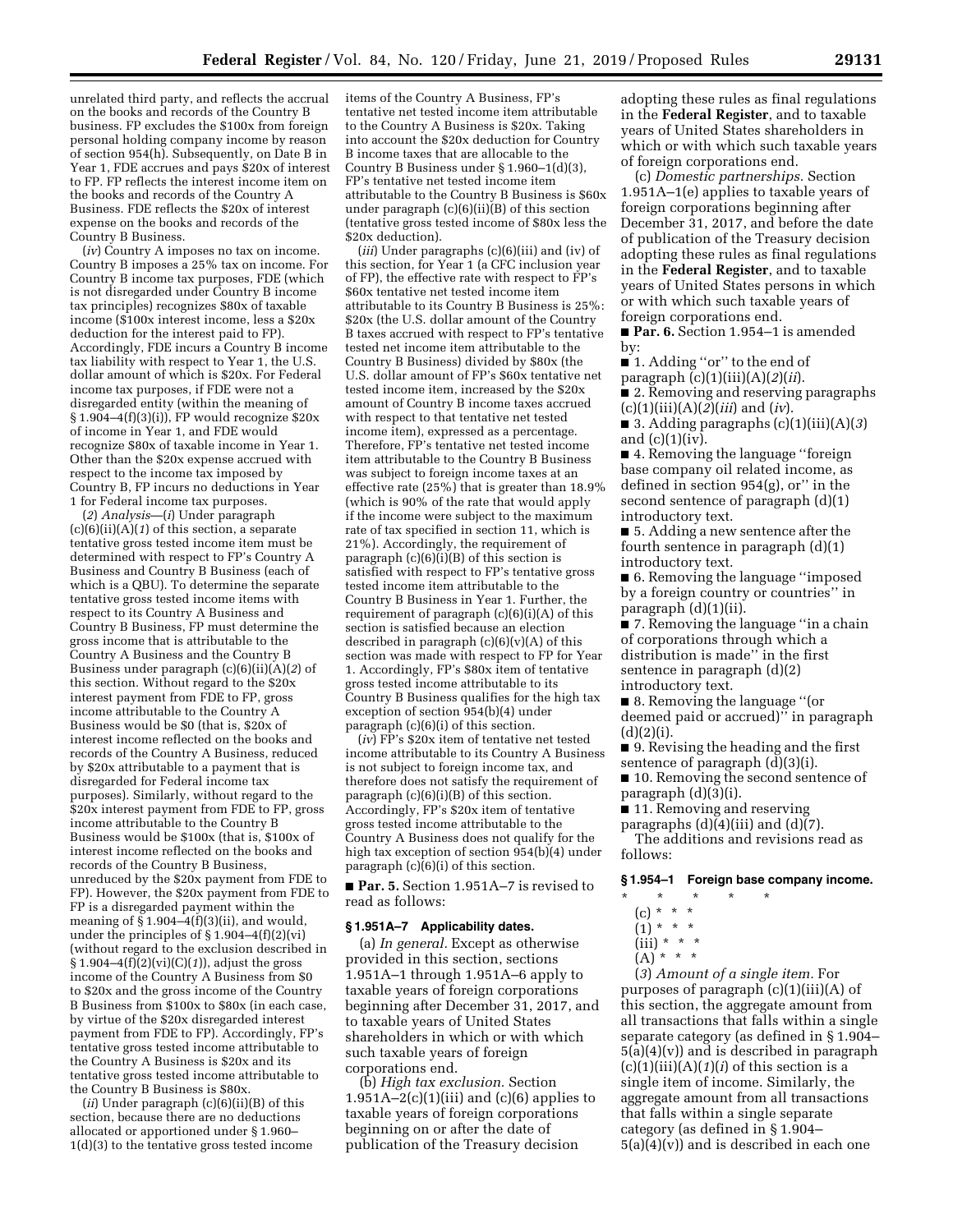of paragraphs (c)(1)(iii)(A)(*1*)(*ii*) through  $(c)(1)(iii)(A)(1)(v)$  of this section is in each case a separate single item of income. The same principles apply for transactions described in each one of paragraphs (c)(1)(iii)(A)(*2*)(*i*) through (*v*) of this section.

\* \* \* \* \* (iv) *Treatment of deductions or loss attributable to disqualified basis.* For purposes of paragraph (c)(1)(i) of this section (and in the case of insurance income, paragraph (a)(6) of this section), in determining the amount of a net item of foreign base company income or insurance income, deductions or loss described in § 1.951A–2(c)(5) are not allocated and apportioned to gross foreign base company income or gross insurance income.

(d) \* \* \*

 $(1)$  \* \* \* For rules concerning the application of the high tax exception of sections 954(b)(4) and  $951A(c)(2)(A)(i)(III)$  to tentative gross tested income items, see § 1.951A–  $2(c)(1)(iii)$  and  $(c)(6)$ . \* \*

\* \* \* \* \*  $(3) * * * *$ 

(i) *In general.* The amount of foreign income taxes paid or accrued by a controlled foreign corporation with respect to a net item of income for purposes of section 954(b)(4) and this paragraph (d) is the U.S. dollar amount of the controlled foreign corporation's current year taxes (as defined in § 1.960–1(b)(4)) that are allocated and apportioned under § 1.960–1(d)(3)(ii) to the subpart F income group (as defined in § 1.960–1(d)(2)(ii)( $\bar{B}$ )) that corresponds with the net item of income. \* \* \*

\* \* \* \* \* ■ **Par. 7.** Section 1.954–1, as proposed to be amended at 83 FR 63200 (December 7, 2018), is further amended by:

■ 1. Removing and reserving paragraph  $(d)(3)(ii)$ .

■ 2. Redesignating paragraphs (h)(1) and  $(h)(2)$  as paragraphs  $(h)(2)$  and  $(h)(3)$ , respectively.

■ 3. Adding a new paragraph (h)(1).

■ 4. Removing the language "Paragraphs (d)(3)(i) and (ii)'' in newly redesignated paragraph (h)(2) and adding ''The last two sentences in paragraph (d)(3)(i)'' in its place.

The addition reads as follows:

### **§ 1.954–1 Foreign base company income.**

\* \* \* \* \* (h) \* \* \*

(1) *Paragraphs (c)(1)(iii)(A)(3) and (c)(1)(iv) of this section and portion of paragraph (d)(3)(i) of this section.*  Paragraphs  $(c)(1)(iii)(A)(3)$  and  $(c)(1)(iv)$  of this section and the first sentence of paragraph (d)(3)(i) of this section apply to taxable years of a controlled foreign corporation beginning on or after the date of publication of the Treasury decision adopting these rules as final regulations in the **Federal Register**. \* \* \* \* \*

■ **Par. 8.** Section 1.956–1, as amended May 23, 2019, at 84 FR 23717, effective July 22, 2019, is further amended by revising the first sentence of paragraph (g)(4) to read as follows:

#### **§ 1.956–1 Shareholder's pro rata share of the average of the amounts of United States property held by a controlled foreign corporation.**

\* \* \* \* \* (g) \* \* \*

 $(4)$  Paragraphs  $(a)(2)$  and  $(3)$  of this section apply to taxable years of controlled foreign corporations beginning on or after July 22, 2019, and to taxable years of a United States shareholder in which or with which such taxable years of the controlled foreign corporations end, but the last sentence of paragraph (a)(2)(i) and paragraphs (a)(2)(iii) and (a)(3)(iv) of this section do not apply to taxable years of controlled foreign corporations beginning on or after the date of publication of the Treasury decision adopting these rules as final regulations in the **Federal Register**, and to taxable years of a United States shareholder in which or with which such taxable years of the controlled foreign corporations end. \* \* \*

\* \* \* \* \* ■ **Par. 9.** Section 1.958-1 is amended by:

■ 1. Redesignating paragraph (d) as paragraph (e).

■ 2. Adding a new paragraph (d). The addition reads as follows:

### **§ 1.958–1 Direct and indirect ownership of stock.**

\* \* \* \* \* (d) *Stock owned through domestic partnerships*—(1) *In general.* Except as otherwise provided in paragraph (d)(2) of this section, for purposes of section 951 and section 951A, and for purposes of any other provision that applies by reference to section 951 or section 951A, a domestic partnership is not treated as owning stock of a foreign corporation within the meaning of section 958(a). When the preceding sentence applies, a domestic partnership is treated in the same manner as a foreign partnership under section 958(a)(2) and paragraph (b) of this section for purposes of determining the persons that own stock of the foreign corporation within the meaning of section 958(a).

(2) *Non-application for determination of status as United States shareholder or controlled foreign corporation.*  Paragraph (d)(1) of this section does not apply for purposes of determining whether any United States person is a United States shareholder (as defined in section 951(b)), whether any United States shareholder is a controlling domestic shareholder (as defined in  $§ 1.964-1(c)(5)$ , or whether any foreign corporation is a controlled foreign corporation (as defined in section 957(a)).

(3) *Examples.* The following examples illustrate the application of this paragraph (d).

(i) *Example 1*—(A) *Facts.* USP, a domestic corporation, and Individual A, a United States citizen unrelated to USP, own 95% and 5%, respectively, of PRS, a domestic partnership. PRS owns 100% of the single class of stock of FC, a foreign corporation.

(B) *Analysis*—(*1*) *CFC and United States shareholder determinations.* Under paragraph (d)(2) of this section, the determination of whether PRS, USP, and Individual A (each a United States person) are United States shareholders of FC and whether FC is a controlled foreign corporation is made without regard to paragraph (d)(1) of this section. PRS, a United States person, owns 100% of the total combined voting power or value of the FC stock within the meaning of section 958(a). Accordingly, PRS is a United States shareholder under section 951(b), and FC is a controlled foreign corporation under section 957(a). USP is a United States shareholder of FC because it owns 95% of the total combined voting power or value of the FC stock under sections 958(b) and 318(a)(2)(A). Individual A, however, is not a United States shareholder of FC because Individual A owns only 5% of the total combined voting power or value of the FC stock under sections 958(b) and 318(a)(2)(A).

(*2*) *Application of sections 951 and 951A.*  Under paragraph (d)(1) of this section, for purposes of sections 951 and 951A, PRS is not treated as owning (within the meaning of section 958(a)) the FC stock; instead, PRS is treated in the same manner as a foreign partnership for purposes of determining the FC stock owned by USP and Individual A under section 958(a)(2) and paragraph (b) of this section. Therefore, for purposes of sections 951 and 951A, USP is treated as owning 95% of the FC stock under section 958(a), and Individual A is treated as owning 5% of the FC stock under section 958(a). USP is a United States shareholder of FC, and therefore USP determines its income inclusions under section 951 and 951A based on its ownership of FC stock under section 958(a). However, because Individual A is not a United States shareholder of FC, Individual A does not have an income inclusion under section 951 with respect to FC or a pro rata share of any amount of FC for purposes of section 951A.

(ii) *Example 2*—(A) *Facts.* USP, a domestic corporation, and Individual A, a United States citizen, own 90% and 10%,